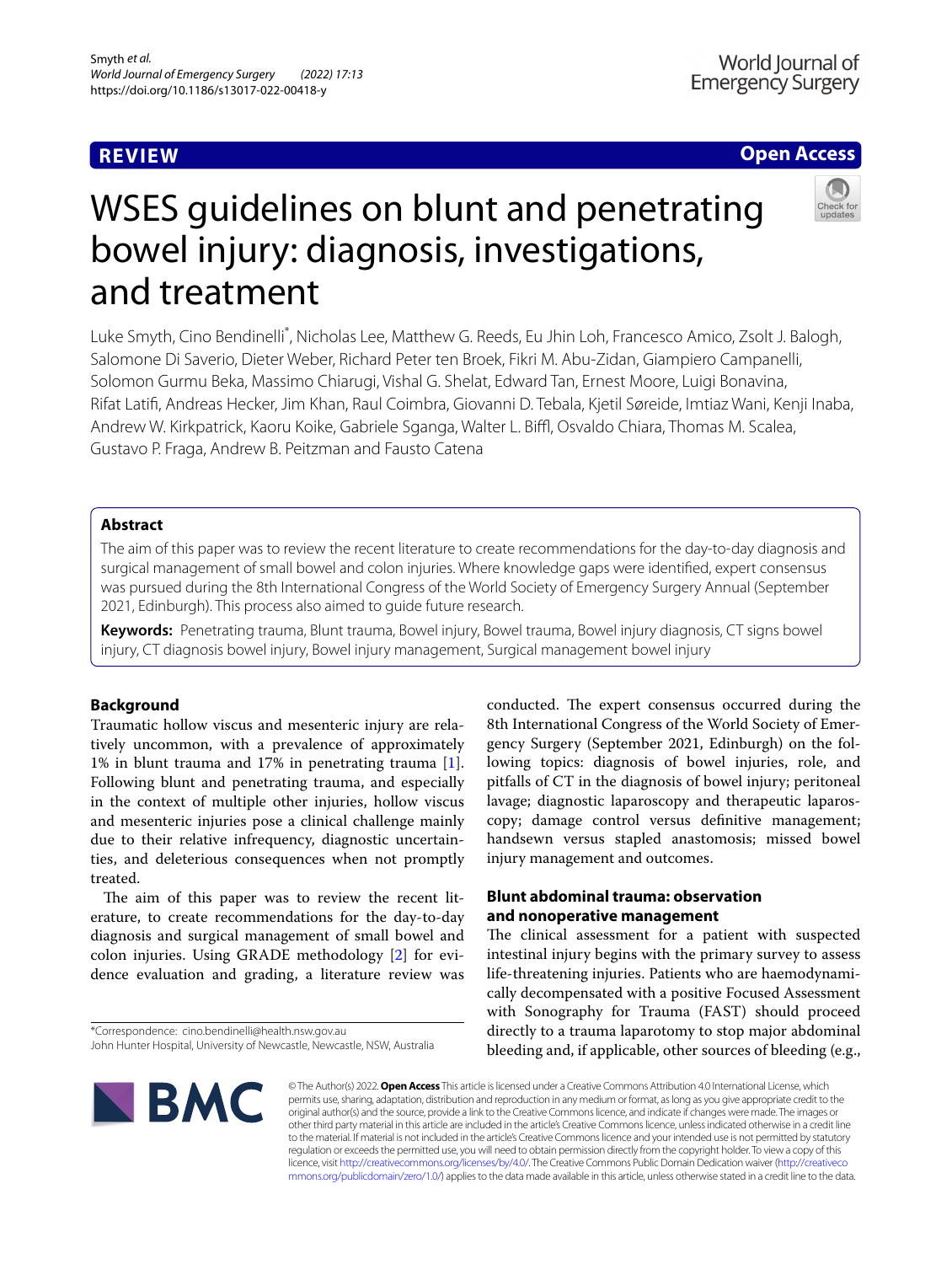pelvic, or long bone fractures), as well as control spillage of intestinal contents. In circumstances where the degree of haemodynamic decompensation is minor, diagnostic, and therapeutic laparoscopy can be considered. It is important to emphasise that these considerations are time crucial, with every 3 min spent in the emergency department equating to a 1% increased death probability [3] and as a result of such, trauma laparotomies tend to be favoured.

In all trauma patients it is important to frst identify the mechanism of injury. The abdomen should then be inspected for evidence of penetrating injury/impalement, distension, asymmetry, lacerations, abrasions, and other blunt forces such as a "seatbelt sign" to alert of a possible intra-abdominal injury. Indeed, patients with blunt abdominal injury may not have any external signs of trauma. The initial clinical assessment may be diffcult and inaccurate due to distracting injuries; associated injuries of the abdominal wall, rib cage and pelvic girdle mimicking signs of guarding, or other injuries which mask pain, such as head and spinal cord injuries. Signifcant abdominal tenderness on palpation and involuntary guarding are signs of peritonitis and are suggestive of leakage of intestinal contents but may take several hours to develop. Peritoneal signs tend to develop slowly in small bowel injury as luminal contents have a neutral pH, are enzymatically less active and have a relatively low bacterial load. Furthermore, bowel perforation can be a delayed response because of vascular injury resulting in bowel ischemia and necrosis, as such peritoneal signs may take many hours to develop. Accuracy increases if the patient has serial examinations as part of non-operative management. FAST scan can identify varying levels of free-fuid and is highly operator dependent. On average 620 mL is required to be detected but in the hands of a highly skilled operator (top 10%) as little as 400 mLs can be detected [4]. FAST scan improves as it is repeated, allowing for more time for fuid to accumulate. Intra-abdominal free fuid on FAST is non-specifc for intestinal injury and should not be relied upon in these settings to diagnose bowel trauma [5, 6]. Furthermore FAST scan can be utilised to detect free intraperitoneal air in the hands of an experienced sonographer, this free air may be an indication of bowel perforation [7]. Intravenous contrast enhanced computed tomography (CT) scan may identify intra-abdominal injuries, but bowel injury remains one of the most common abdomino-pelvic injury missed on initial CT at 20% of bowel injuries missed [8]. Patients who have equivocal or non-specifc fndings on the initial CT should be admitted for observation for potential intestinal injury. Observed patients require close monitoring and serial clinical examination. Observation in patients with high-risk mechanism,

clinical or radiological suspicion or in comatose state might include a repeated CT scan. In patients with equivocal initial CT fndings this repeat scan should take place after 6 h. In patients with evolving clinical features that increase suspicion, yet not enough to warrant surgery, a repeat CT scan should be strongly considered. If a polytrauma patient with critical injuries in other systems (severe brain injury, multiple long bone fractures) is already on the operating table and unlikely to be clinically assessed postoperatively, the beneft from abdominal exploration may outweigh the risk of a missed injury. Diagnostic laparoscopy and diagnostic peritoneal lavage (DPL) are alternatives. Any deteriorating patient should be taken for exploratory surgery [9].

Seatbelt syndrome is a term coined by Stassen et al. [10] but recognised decades prior [11], which describes a group of injuries that occur during a motor vehicle accident due to the impact of vehicle restraints on a person's torso. This syndrome was particularly notorious during the era of two-point seat belts. The seatbelt syndrome includes: lumbar spine fracture, bowel perforation and a positive seatbelt sign  $[12]$ . A positive seatbelt sign (namely bruised skin where the seat belt has restrained the passenger) is linked to a 12% chance of bowel injury [13]. The most common injuries identified intraoperatively in patients with seatbelt sign involve small bowel (58%), large bowel (39%), and the spleen (39%) [14]. Seatbelt sign should prompt defnitive imaging with CT scan and the subgroup of patients with negative CT scan should be admitted for serial examination  $[14, 15]$ . Those patients with a positive CT and seatbelt sign should be evaluated for operative or non-operative management. Similar injuries may be identifed in paediatric populations from the impact of the handlebar of a bicycle, in such situations the same clinical suspicion should be applied [16].

Serum procalcitonin, rather than white cell count (WCC), CRP, or IL-6, has been suggested as a useful indicator of bowel injury in polytrauma patients. Procalcitonin was shown to be increased in the frst two days following liver and bowel injury when compared with other abdominal injuries (spleen, mesentery, retroperitoneum) or in patients without abdominal injury [17]. CRP instead raises in almost all trauma patients regardless of an abdominal injury, with a longer time to peak, and was not found to be infuenced by the presence of bowel injury, hence not useful as a biomarker for bowel trauma. Any biomarker should be used in conjunction with clinical and radiological assessment rather than an independent predictor of abdominal injury to avoid unnecessary surgical management [17–19]. Emerging monitoring methods such as the compensatory reserve measurement, which when compared to CRP, vital signs,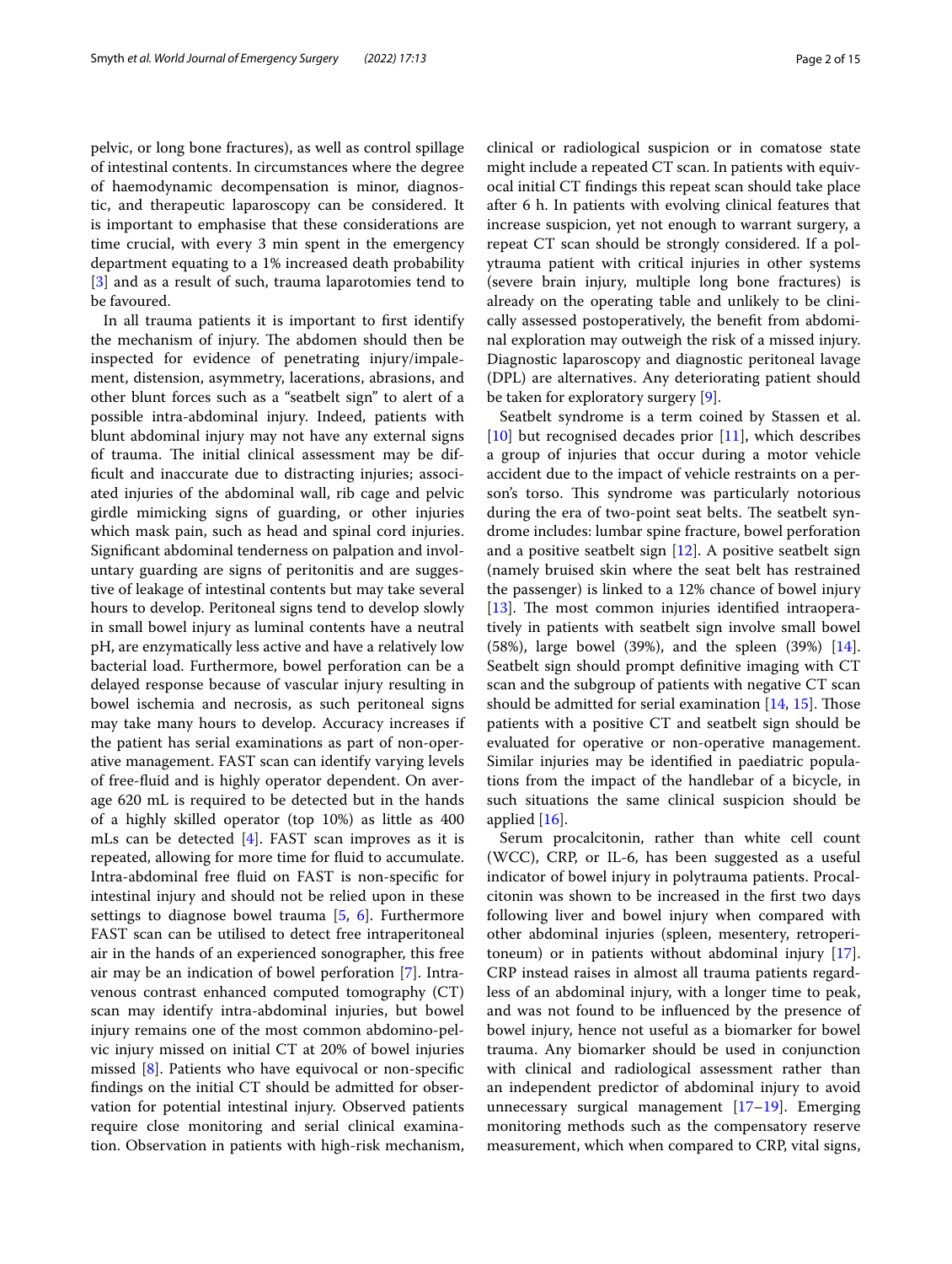and quick sequential organ failure assessment (qSOFA) score, demonstrate a higher sensitivity for sepsis or septic shock and may play a crucial role during the observation of patients at a higher risk for bowel injuries based on mechanism of injury or  $CT$  finings  $[20]$ . These clinical adjuncts can be utilised to diagnose bowel injury in unconscious patients. It must be highlighted that these become progressively more accurate over time by analysing the trend rather than the initial value (which is often raised in all seriously injured trauma patients). Therefore, it is crucial to repeat these tests, serially whilst they're an inpatient and not disregard test values based upon initial numbers. The frequency of repeating tests will vary largely on clinical suspicion, clinical examinations may occur as frequently as 8 hourly, whereas blood tests may be repeated every 24 h. In unconscious patients, at risk of but without defnitive evidence of bowel injury, tolerance to enteral feeding might be used as negative predictor of bowel injury. Tolerance of enteral feeding is greatly infuenced by gut motility [21], which may be a subtle indicator of traumatic injury to the small bowel or colon [22]. Experienced clinicians will wait until the probability of bowel injury is low before commencing enteral feeding, as such, feeding should not be used with the intent to discover bowel injury, but failure to tolerate feeding should raise clinical concern. A mixed methodology study indicated 15% of ICU patients who failed enteral feeding had gastrointestinal injury [23]. Failed enteral feeding has also been identifed in 147 ICU patients to be linked to higher rates of sepsis, readmission to ICU and longer ICU stays  $(p=0.007, p=0.04$  and  $p=0.001$ ), thus the failure of enteral feeding is a poor prognostic factor [24].

### **Recommendations**

- 1. Management of the awake and oriented blunt abdominal trauma patient starts with the primary survey, E-FAST, physical examination and the secondary survey, blood chemistry, vital signs followed by contrast-enhanced abdominal CT. **(GRADE: High)**
- 2. The presence of a seatbelt sign should prompt a CT scan and a high index of suspicion for bowel injury. **(GRADE: High)**
- 3. Patients with high-risk mechanisms (i.e., handlebar, seatbelt sign) and non-specifc CT fndings should be admitted for observation including serial clinical examination. **(GRADE: Moderate)**
- 4. In patients not clinically evaluable, the diagnosis of hollow viscus injuries relies on injury pattern, vital signs, infammatory markers trends and follow-up CT. **(GRADE: Moderate)**
- 5. In selected cases a repeat CT might be considered. Patients with equivocal signs on initial CT scan should be re-imaged after 6 hours. Patients that dem-

onstrate evolving clinical signs suspicious for bowel injury, re-imaging should be considered. **(GRADE: High)**

6. Although highly sensitive, serum procalcitonin and CRP are not necessarily specifc and as supportive biomarkers will help to exclude bowel injuries; but if too heavily relied upon, may lead to nontherapeutic laparotomy, or missed bowel injury. **(GRADE: Moderate)**

## **Blunt abdominal trauma: role and pitfalls of CT in the diagnosis of bowel injury**

Modern trauma care substantially relies on E-FAST [25] and CT for blunt trauma patient management. However, to diagnose bowel injuries, the role and diagnostic accuracy of CT remains low. Radiological signs that are sensitive rarely hold much weight in management when alone, and those signs that are specifc for bowel injury rarely occur [26–36]. Much of the research regarding sensitivity and specifcity of bowel injury though is based on data obtained through lesser quality CT scanners which may have improved in quality in recent years. A recent literature review combining all the data sets published between 1990 and 2015 evaluated the largest population group presented so far (11,924 patients) [29]. Of this group, the most sensitive sign was free peritoneal fuid. When the free fuid was detected without solid organ injury, it carried less sensitivity but higher specifcity (53% and 81%, respectively). Bowel wall thickening and mesenteric stranding had the next highest sensitivities. Highly specifc signs for bowel injury include bowel wall hematoma, oral contrast extravasation, and the presence of free intraperitoneal air without pneumothorax (Table 1). It must be noted that free intra-abdominal air can be a result of air tracking from a pneumothorax

**Table 1** Performance of CT in detecting bowel injury requiring surgical treatment on 11,924 blunt trauma patients [29]

| CT sign                                             | Sensitivity (%) | Specificity (%) |
|-----------------------------------------------------|-----------------|-----------------|
| Free fluid                                          | 66              | 85              |
| Bowel wall thickening                               | 35              | 95              |
| Mesenteric stranding                                | 34              | 92              |
| Mesenteric hematoma                                 | 34              | 99              |
| Bowel wall haematoma                                | 23              | 100             |
| Oral contrast extravasation                         | 10              | 100             |
| Bowel wall discontinuity                            | 22              | 99              |
| Intravenous contrast extrava-<br>sated in mesentery | 23              | 100             |
| Free air                                            | 32              | 99              |
| A wall enhancement                                  | 30              | 96              |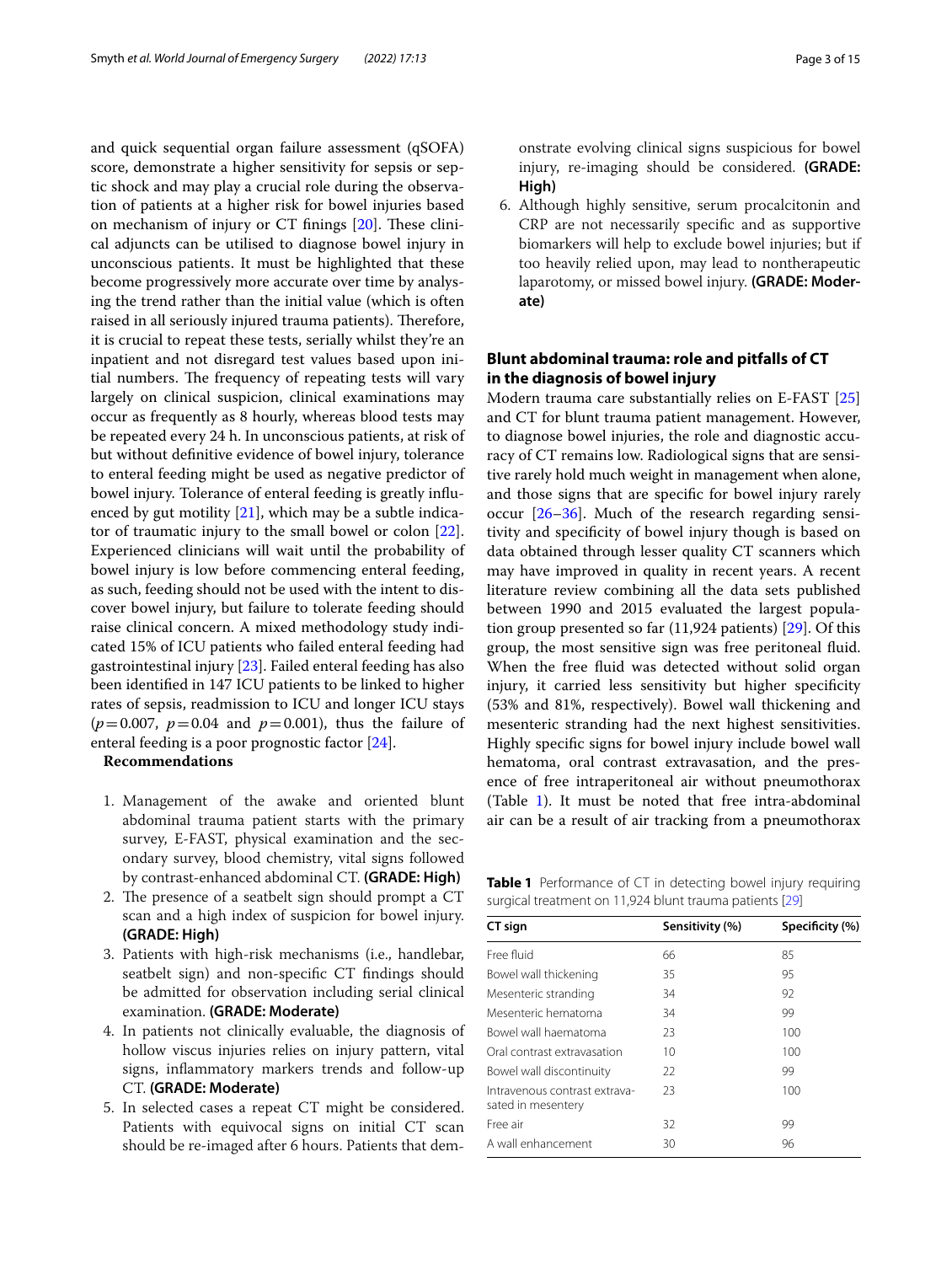through the crura of the diaphragm causing a false positive result [37].

Scoring systems that combine CT fndings have shown better performance for bowel injury detection. Faget's scoring system was retrospectively and internally validated on 556 blunt trauma patients  $[38]$ . Their study further graded CT signs with scores associated with relevance (small haemoperitoneum scored 1 point, whereas pneumoperitoneum scored 5 points) (Table 2). Patients who scored fve or higher had an 11-fold increase of bowel injury requiring surgical exploration (AUC was 0.98). Similarly, Bonomi and co-workers developed six criteria for detecting hollow viscus and mesenteric injury requiring surgical repair  $[1]$ . Their criteria were: free air, free fuid without solid organ injury, intra-mesenteric fuid, contrast extravasation (blush), bowel wall abnormality (including thickening) and mesenteric alteration (including stranding). In a cohort of 114 blunt trauma patients who underwent explorative laparotomy, four or more of the above CT fndings were pathognomonic for a bowel injury requiring surgical treatment. Other researchers have added clinical parameters to these grading scales. McNutt and co-workers retrospectively reviewed a population

**Table 2** CT grading and indication for surgical exploration for possible bowel injury following blunt trauma developed by Faget et al. A score of 5 or more is diagnostic of bowel injury and prompt intervention [38]

| <b>CT Sign</b>                           | Score          |
|------------------------------------------|----------------|
| Haemoperitoneum, small                   |                |
| Haemoperitoneum, abundant                | 3              |
| Mesenteric pneumoperitoneum              | 5              |
| Bowel wall thickness                     | $\mathfrak{D}$ |
| Arterial mesenteric vessel extravasation | 3              |
| Mesenteric stranding                     | $\mathfrak{D}$ |
| Reduced bowel wall enhancement           |                |
| Bowel wall discontinuity                 | 5              |
| Splenic injury                           |                |
| Anterior abdominal wall injury           | $\mathfrak{D}$ |
|                                          |                |

of 110 blunt trauma patients  $[39]$ . They utilised a grading scale to evaluate the mesentery on CT (Table 3). A grade of four or higher and clinical fndings such as abdominal tenderness or raised WCC conferred a higher risk of bowel injury (AUC, sensitivity, and specifcity of 0.81, 86% and 76%, respectively)**.** Very recently, a prospective validation study by Wandling et al. confirmed the utility of McNutt's score  $[40]$ . With a score of  $\geq$  2 patients were ten or more times likely to require a laparotomy (AUC, sensitivity, and specifcity of 0.75, 72% and 78%).

In the context of high-risk mechanisms  $(MVA > 64k$ mph, pedestrian vs car, fall > 20 m, etc. [41]) without peritoneal signs but subtle signs on initial CT, a follow-up CT can improve sensitivity and specifcity in detecting bowel injuries [42, 43]. With time enteric fuid pools and intraluminal gas can leak in the peritoneal cavity. Thus, the presence of free fluid or mesenteric standing on initial CT with or without solid organ injury should prompt a very high index of suspicion and a low threshold for a follow-up scan. Repeating CT scans is criticised due to increased ionizing radiation exposure, potential kidney damage, and minimal detection rate (the latest highly dependable on the threshold to repeat the scan)  $[44]$ . Despite the mixed evidence, there is certainly a subset of blunt trauma patients at risk for bowel injury for whom a follow-up CT will be crucial. A follow-up abdominal CT should certainly be considered in comatose polytrauma patients who require further imaging, such as a follow-up brain CT. Others have recommended repeating the CT scan if clinical improvement is not apparent within an 8-h window period. In contrast, a delay of 24 h will be even more likely to be diagnostic but linked to a higher complication rate and an increased overall mortality. [32]. **Recommendations**

7. The presence of highly specific CT findings such as extraluminal air, extraluminal oral contrast, or bowel-wall defects warrants prompt surgical exploration. **(GRADE: High)**

**Table 3** CT grading of mesenteric injury developed by McNutt et al. [39]

| Grade          | CT sign                                                                                                            |
|----------------|--------------------------------------------------------------------------------------------------------------------|
|                | Isolated mesenteric contusion                                                                                      |
| $\overline{2}$ | Mesenteric hematoma < 5 cm                                                                                         |
|                | Mesenteric haematoma > 5 cm                                                                                        |
| $\overline{4}$ | Mesenteric contusion or haematoma (any size) with bowel wall thickening and adjacent<br>interloop fluid collection |
|                | Active vascular or oral contrast extravasation, bowel wall transection or pneumoperitoneum                         |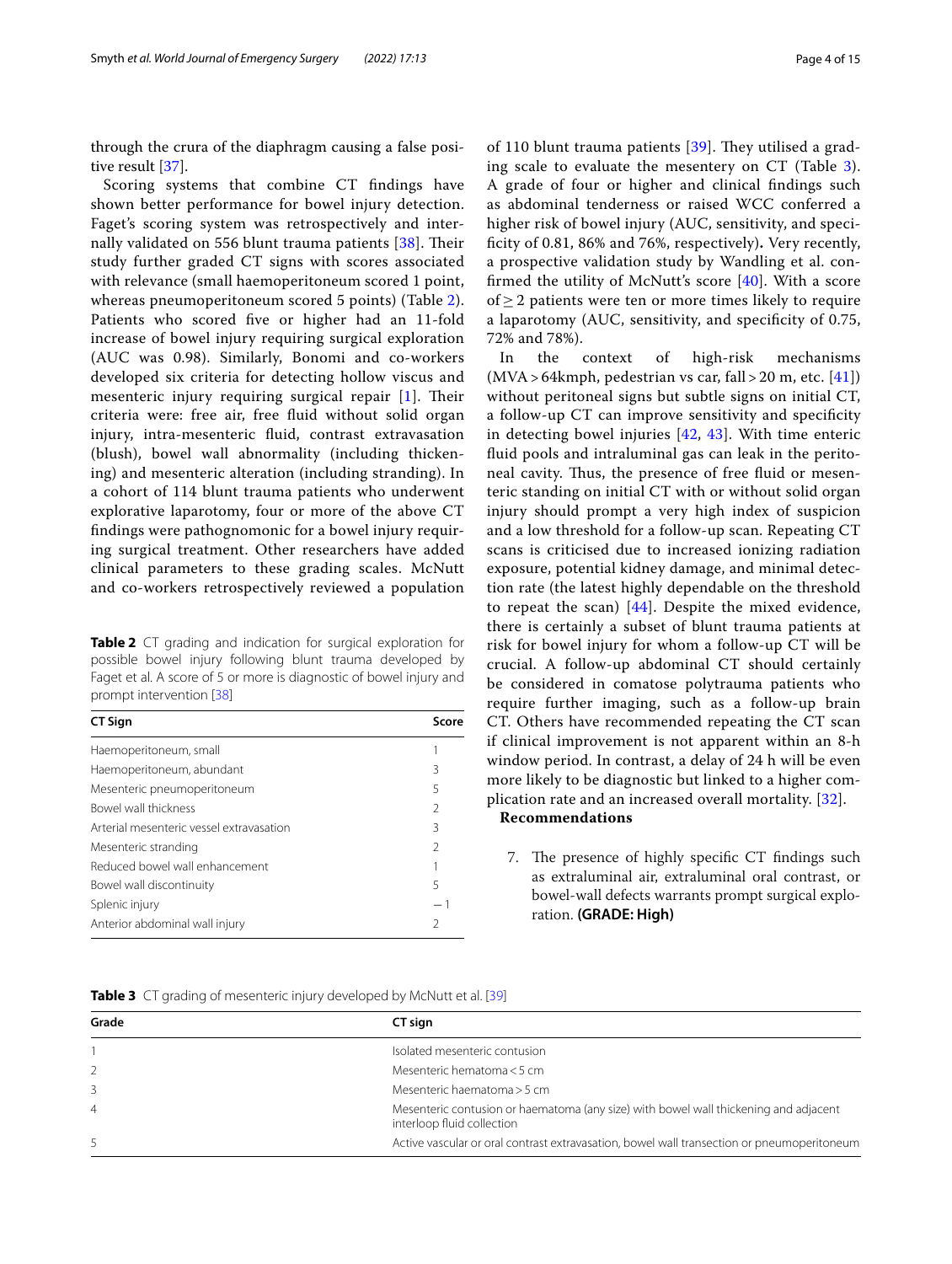- 8. The presence of highly sensitive CT findings such as free fuid in the absence of solid organ injury, abnormal enhancement of bowel wall, and mesenteric stranding can be used as an adjunct to the clinical picture but should not solely determine management. **(GRADE: Moderate)**
- 9. Scoring systems that include radiologic, biochemical, and clinical signs can guide management in diffcult scenarios. **(GRADE: Moderate)**
- 10. A repeat CT scan can be considered in patients with high-risk mechanisms without peritoneal signs and subtle signs on initial CT of bowel injury who do not show clinical improvement or are not clinically evaluable. **(GRADE: Moderate)**

## **Penetrating abdominal trauma: observation and nonoperative management**

Patients with penetrating abdominal trauma can be selected for nonoperative management (NOM) in certain civilian trauma centres. There is no standard generalizable classifcation; however there have been guidelines and algorithms proposed [6, 45, 46]. If there is no immediate indication for laparotomy a local wound exploration (LWE) is performed to rule out peritoneal violation. The utilisation of local wound exploration is only studied well with respect to anterior abdominal wounds, there is little evidence for gunshot wounds or flank and posterior wounds. The sensitivity of LWE varies with clinician experience, there is a small chance of false negative exploration in smaller stab wounds. If the injury does not breach the anterior fascia the patient can be discharged home (other injuries permitting). If the injury does breach the peritoneum non-operative management can still be utilised, however one should have a higher clinical suspicion for injuries on serial clinical examinations and a lower threshold for intervention [45, 47]. NOM is an option only when all the resources are available for: serial clinical examinations performed by experienced clinicians, vital signs monitoring, prompt access to the operating theatre, and ICU admission if required. Any decrease in haemoglobin concentration < 2  $g/dL$  from baseline, or presumed, without other explanation than the penetrating abdominal wound [48], worsening vital signs or clinical examination should prompt surgical exploration [6, 49]. If NOM is elected, CT of chest, abdomen and pelvis can be a crucial adjunct. The choice to scan is highly dependent on the mechanism, location, depth, and number of wounds, and is not always required. Stab wounds to the back or fank rely upon CT to determine damage to retroperitoneal organs or the colon where clinical assessment may be challenging. Anterior stab wounds however can be more easily assessed, and CT scans should be less relied upon. A negative CT should not be used as the sole determinant for discharging a patient, unless a tangential and extraperitoneal wound tract is confrmed [50].

Most of the available literature and experience of NOM is for stab wounds. However recently this has also been applied to gunshot wounds (GSW). The reluctance for NOM in GSW is partly due to the irregular pattern of injury from GSW in terms of trajectory, cavitation, and the relatively high incidence of hollow visceral injury. Mandatory laparotomy has traditionally been considered for GSW to the abdomen, but a few centres have identifed a subset of patients where NOM may be considered  $[51, 52]$ . These are haemodynamically compensated patients with no peritonitis or abdominal tenderness with a tangential injury and clear CT evidence of no intraabdominal injury. In their study of 249 patients, Inaba et al. have shown CT to be inferior to clinical examination to detect the need for surgical intervention [53]. The specificity and sensitivity for bowel injury through clinical examination were 99% and 100%, respectively, as compared to 84% and 31% with CT [50]. A lower threshold to exploration should be employed in patients with GSW penetrating injuries, and a minimum of 48 h of observation must be performed [53].

Patients who are haemodynamically decompensated or have peritonitis are not candidate for NOM. Other "hard signs" to proceed to laparotomy include blood per rectum, enteric matter in the wound, impalement, organ evisceration, hematemesis, or frank blood on NG aspiration. Trauma patients with unreliable clinical examination (intubated, intoxicated, psychiatric illness) should not be candidates for NOM. [6, 49–53]. Patients who are managed with NOM can potentially be discharged after 48 h if clinically improving.

### **Recommendations**

- 11. NOM can be performed at specialised centres in patients with penetrating abdominal trauma provided that the patient is haemodynamically compensated and cooperative. NOM might be more suitable for stab wounds when compared to GSW. **(GRADE: Moderate)**
- 12. When CT does not identify hard signs of bowel injury, LWE or screening laparoscopy to investigate for peritoneal violation will guide toward a laparotomy or NOM. Patients without peritoneal violation can be safely discharged. **(GRADE: Moderate)**
- 13. NOM requires at least 48 hours of serial clinical examinations, performed by consistent specialists or consultants, vital sign monitoring, and serial infammatory markers testing. **(GRADE: Moderate)**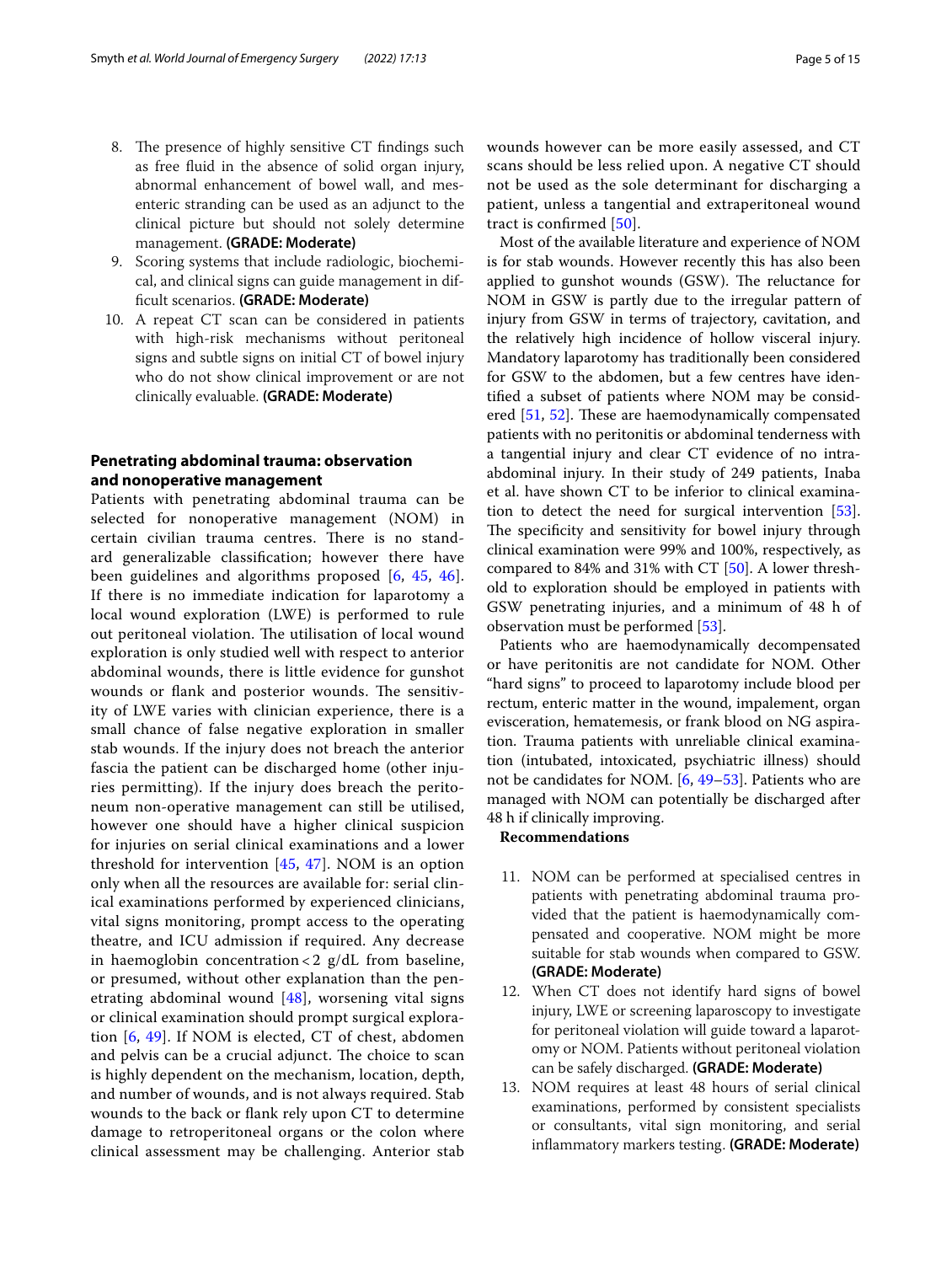## **Penetrating anterior abdominal injury: role and pitfalls of CT in the diagnosis of bowel injuries**

The role of CT in managing anterior penetrating trauma patients is arguably more controversial when compared to blunt trauma. The clinical utility of screening, diagnostic or therapeutic laparoscopy in penetrating anterior abdominal trauma is proving to be a safer alternative [54]. Nevertheless, CT has a sensitivity of 88% and specifcity of 72% for detecting bowel injury in penetrating trauma and remains the test of choice for fank and posterior entry wounds. The sensitivity of CT in detecting bowel injury is 88% and 80% for gunshot and stab wounds, respectively  $[55]$ . The radiological appearance of small bowel and colon injury following penetrating trauma on CT is much the same as blunt trauma. Free fuid is still the most common CT fnding of bowel injury followed by mesenteric stranding, bowel wall thickening and then extravasation of contrast (whereas free air is expected in penetrating injury). Additionally, in the context of gunshot wounds, metallic fragments within the intestinal wall or lumen may be detectable and are of high specificity for bowel injury. Furthermore, in general gunshot wounds distribute high kinetic energy to the surrounding tissues compared to stab wounds  $[56]$ . This allows for easier interpretation on CT. Not every bullet and tissue interaction are the same however, due to tumbling, fragmentation, unimpeded passage, and the potential for cavitation [57]. As such gunshot wounds should all be treated individually and with caution. In the context of penetrating trauma, there was a preference for triple contrast CT (IV, rectal and oral) to better demonstrate extravasation of contrast. However, the increased sensitivity of newer multidetector CT scanners, long transit times of enteral contrast, and the comparable accuracy of single IV contrast scans to demonstrate bowel injuries have made single IV contrast the standard modality [55].

Centres that routinely explore haemodynamically compensated patients with penetrating abdominal injuries may still beneft from a preoperative CT to predict challenging liver, retroperitoneal and/or great vessels injuries and prepare the surgical team for such a scenario. That is not to say that every patient requiring surgery needs a pre-operative CT scan for planning of surgery, but rather the CT scan can be useful in certain situations. In circumstances where a patient may deteriorate in the CT scanner, an operation should not be delayed.

#### **Recommendations**

14. Following penetrating trauma, highly specifc CT fndings for bowel injury include extraluminal air, extraluminal contrast, bowel-wall defects and metallic fragments within the intestinal wall or lumen. **(GRADE: High)**

- 15. Following penetrating trauma, highly sensitive CT fndings for bowel injury include free fuid in the absence of solid organ injury, abnormal enhancement of bowel wall and mesenteric stranding. These can be used as an adjunct in the clinical picture but should not solely determine management. **(GRADE: Moderate)**
- 16. IV contrast-enhancing CT scan has equal sensitivity to triple contrast in detecting bowel injury and is favourable in time-sensitive trauma situations. **(GRADE: Low)**
- 17. Serial clinical examinations are complementary to CT in guiding surgical management in trauma centres that practice the NOM approach in penetrating abdominal trauma. **(GRADE: Moderate)**

# **Role of peritoneal lavage, diagnostic laparoscopy, and therapeutic laparoscopy**

## **Diagnostic peritoneal lavage**

Peritoneal lavage, the technique of withdrawing peritoneal fuid and assessing the presence of frank blood was frst described in 1965 [58] as an alternative to an exploratory laparotomy to diagnose intra-abdominal bleeding in haemodynamically decompensated patients. Nowadays in more developed centres, FAST is more readily available. To diagnose bowel injury, the WBC and red blood cell ratio in the lavage fuid is compared to the ratio in peripheral blood  $[59]$ . This technique remains too sensitive; as such, the low positive predictive value results in unnecessary laparotomies. Much more specifc is the assessment for biochemical markers in the lavage fuid such as alkaline phosphatase and amylase [60–62]. There are no large contemporary studies on DPL in our current area of modern CT scans and observation-based selective NOM. Diagnostic peritoneal lavage still holds some merit and can be a useful tool in haemodynamically compensated patients who are not clinically evaluable and have CT fndings prompting the suspicion of bowel injury. In these patients markers specifc for bowel injury in the lavage fluid are assessed (and not the presence of red blood cells) [63]. When the test is negative, the likelihood of bowel injury is very low and as a result the patient will be spared a laparotomy. In the era of diagnostic laparoscopy, sending a sample of peritoneal fuid to the laboratory following a negative laparoscopy is highly recommended. The fluid analysis is logistically simple, inexpensive, and reassuring with no added risk to the patient  $[64, 65]$ .

#### **Screening, diagnostic and therapeutic laparoscopy**

Laparoscopy is less invasive than a laparotomy in both diagnostic and therapeutic settings [66, 67].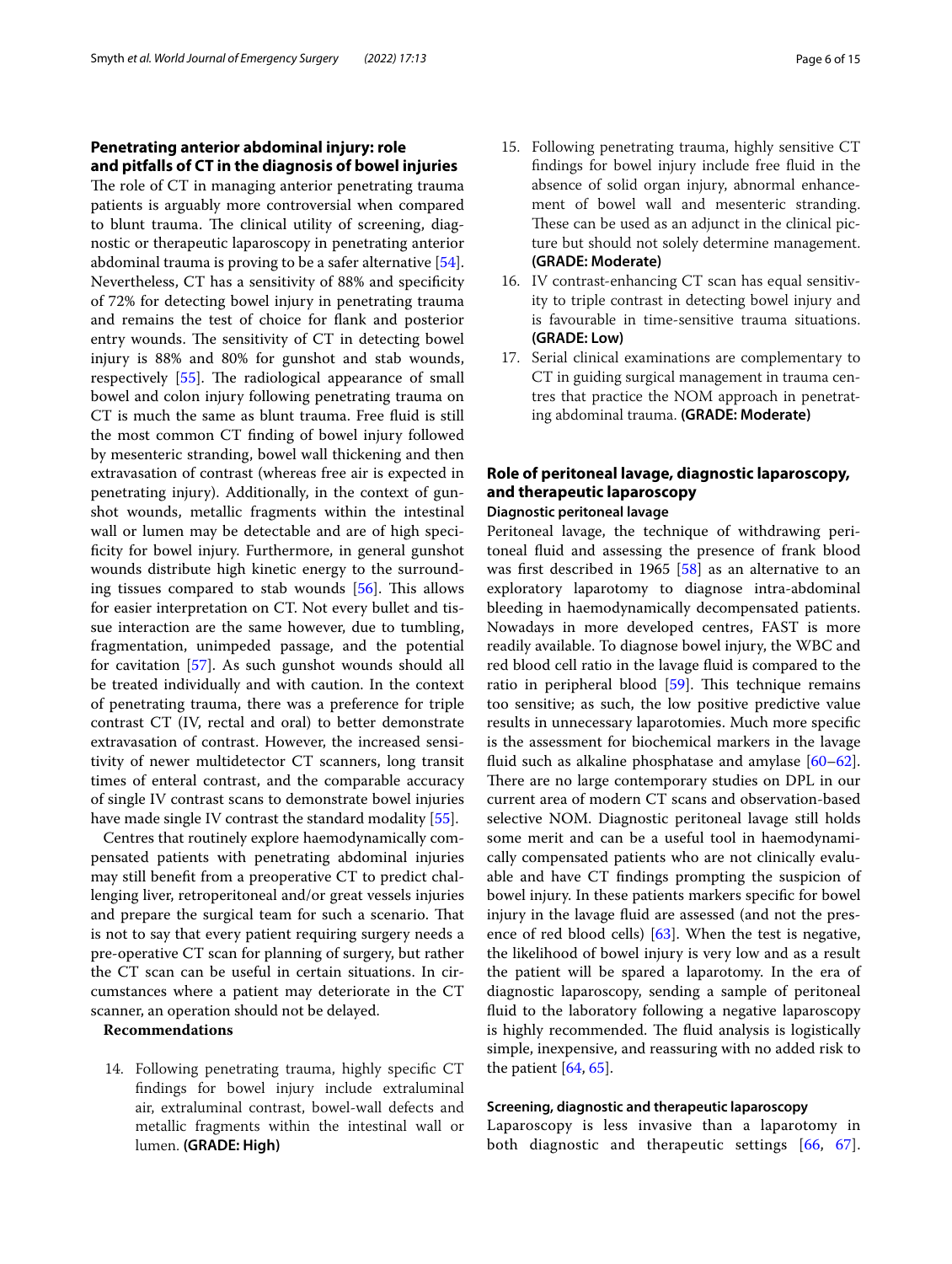Laparoscopy compares positively against laparotomy in wound infections, adhesions, incisional hernias, and hospital stay [68, 69]. Arguments against laparoscopy highlight increased operative time, increased difficulties, need for senior supervision and a higher risk of missed injuries in less experienced hands.

In haemodynamically compensated patients with penetrating trauma, either LWE or a screening laparoscopy is routinely used to confrm peritoneal breach prompting further exploration by either diagnostic laparoscopy or explorative laparotomy [70, 71]. As mentioned above, diagnostic laparoscopy in the hands of a trained specialist can be extremely safe with some specifc injuries, such as those involving the diaphragm, more conveniently diagnosed and treated laparoscopically [70]. Rates of missed injuries with diagnostic laparoscopy vary from 22 to 45% [72]. More recently, one centre's 10-year experience with laparoscopic management for blunt trauma involved 131 patients and missed only one injury [73]. Additionally in a large meta-analyses of 3,362 laparoscopies, clinically relevant injuries were missed only twice [74]. As technology develops, image quality improves, and surgeons become more experienced with diagnostic laparoscopy in trauma scenarios, these rates can only further decrease [75–77]. However, until these rates decrease, a negative laparoscopy cannot entirely exclude bowel injury and clinical suspicion should still follow.

Therapeutic laparoscopy although more technically challenging, is a promising option [70]. According to a meta-analysis of eight observational studies and one randomized clinical trial (RCT), therapeutic laparoscopy reduces wound infections and pneumonia rates [74]. Therapeutic laparoscopy also may require less operative time and length of hospital stay in both penetrating and blunt trauma [66, 74, 78–81]. Hajibandeh reported average operating times of 52 versus 80 min for laparoscopy versus laparotomy in penetrating bowel injury  $(p=0.0003)$  [74]. Length of hospital stay reported by three diferent comparative studies varied from 11-, 11 and 3-days respectively after therapeutic laparoscopy and compared favourably to laparotomy with 17-, 21- and 8-days ( $p = 0.004$ ,  $p < 0.001$  and  $p = 0.038$ ) [67, 79, 80]. Despite the plethora of evidence supporting laparoscopy this remains an option only for the haemodynamically compensated trauma patients. Common repairs outlined by Di Saverio et al. include those of small bowel, mesentery, and colon. Small bowel perforations can be repaired via double layer suturing, larger defects may require resection and anastomosis either intracorporeally or extracorporeally. New haemostatic agents may assist in mesenteric vascular injury repair during laparoscopy [76]. Others have described laparoscopic Hartmann's resections in detail, which may be suitable in traumatic colon injuries [82].

Those who are decompensated or have septic peritonitis beneft from laparotomy. Some clinicians in more recent years have begun pushing this boundary, expanding the criteria of patients suitable for laparoscopic intervention in complex trauma scenarios. Di Saverio et al. reports excellent outcomes in managing, laparoscopically, patients with previously considered absolute contraindications (such as difuse peritonitis, impalement, and serious intra-abdominal adhesions)  $[76]$ . These considerations must be taken with caution, and due to their controversial nature, must only be considered by experienced laparoscopic surgeons. Nevertheless, laparotomy remains a safe and always available default surgical option. When comparing outcomes of laparotomy versus laparoscopy in the trauma setting, the expected outcome of a laparotomy is consistently worse, but the obvious selection bias needs to considered [83].

#### **Recommendations**

- 18. Diagnostic peritoneal lavage has a limited role. It can be used as an adjunct to a negative laparoscopy to defnitively exclude bowel injury, particularly in conjunction with the use of biomarkers. **(GRADE: Moderate)**
- 19. Diagnostic laparoscopy can be used in haemodynamically compensated patients with highly sensitive fndings of bowel injury on CT. **(GRADE: Moderate)**
- 20. In penetrating trauma, local wound exploration is used to confrm peritoneal breaching. When positive, serial clinical examinations should follow, where there is clinical suspicion for bowel injury a diagnostic/therapeutic laparoscopy or laparotomy is warranted. Conversion to laparotomy is always possible and highly recommended if any doubts or difculties arise. **(GRADE: Moderate)**
- 21. Based on the surgeon experience and logistics of the trauma centre, bowel injuries identifed during diagnostic laparoscopy can be treated laparoscopically. **(GRADE: Moderate)**

## **Surgical options for bowel trauma**

When faced with bowel injuries management options include (1) primary repair, (2) bowel resection with or without anastomosis, or (3) stoma (either at the site of injury or proximally) [84]. A primary anastomosis is performed at the time of initial laparotomy, whereas a delayed primary anastomosis is one that is usually performed at the time of the relook laparotomy, usually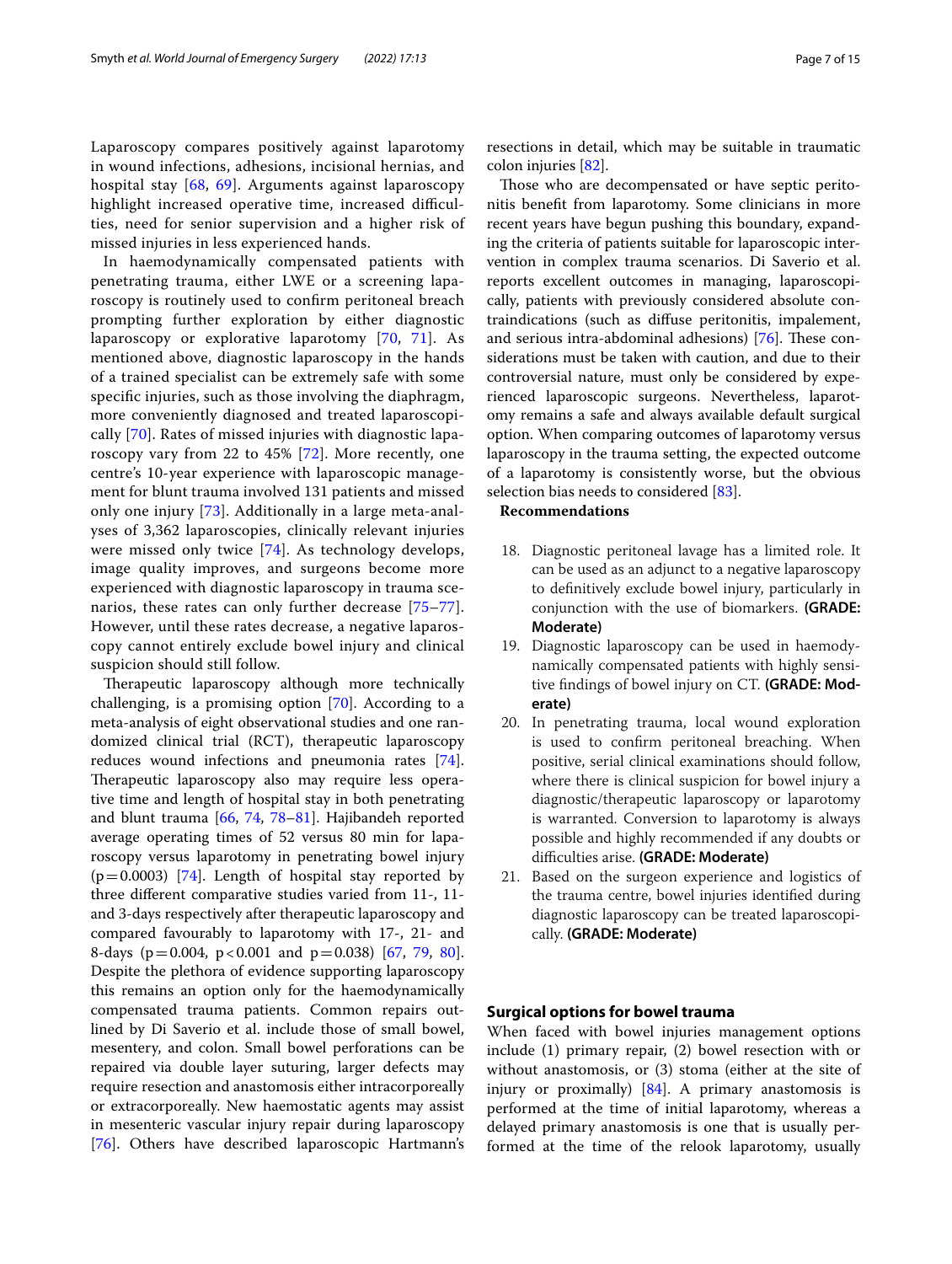within 48–72 h, but can be performed on the third or fourth re-look if required.

#### **Primary repair**

Bowel injuries should, where feasible, be managed by primary repair. Contraindications include destructive injuries with>50% disruption of the bowel circumference, and mesenteric devascularisation with bowel ischaemia [85].

#### **Anastomosis**

Small bowel continuity is preferable to diversion, however, the occurrence of an anastomotic leak in a trauma patients is linked to a steep increase in mortality (46% versus 1% in patients with or without an anastomotic leak, respectively;  $p < 0.001$ ) [86]. The risks must be carefully weighted. Over the last ten years, published leak rates for colonic anastomosis ranged between 2 and 25% (Table 4). More distal anastomoses are complicated by higher leak rates (17%, 25% and 50% for right, transverse, and descending colon, respectively). Leak rates seem to be higher for delayed primary anastomoses when compared to primary anastomoses  $(18\%$  *versus*  $10\%$ ;  $p=0.2$ ) [87]. Additionally, anastomotic leak rates are higher in open abdomens (as negative pressure therapy can afect anastomosis healing) (6% *versus* 27% in closed *versus* open abdomens, respectively;  $p < 0.002$ ) [88]. Delays to fascial closure of more than fve days result in a greater

**Table 4** Reported anastomotic leak rates in trauma patients (2011–2021)

| Authors, Year    | <b>Anastomotic site</b> | Anastomoses:<br>n | Anastomotic<br>leaks: n (%) |
|------------------|-------------------------|-------------------|-----------------------------|
| Saar [122]       | Colon                   | 169               | 4(2)                        |
| Sharpe [123]     | Colon                   | 44                | 2(5)                        |
| Schnüriger [96]  | Right colon             | 31                | 2(17)                       |
|                  | Transverse colon        | 17                | 3(25)                       |
|                  | Left colon              | 40                | 6(50)                       |
|                  | Rectum                  | 2                 | 0                           |
|                  | Multiple                | 2                 | 1(8)                        |
|                  | Total                   | 92                | 12(13)                      |
| Ott [88]         | Colon                   | 116               | 16(14)                      |
| Sharpe [124]     | Colon                   | 44                | 3(7)                        |
| Anjaria [90]     | Colon                   | 83                | 10(12)                      |
|                  | Small bowel             | 62                | 2(3)                        |
| Burlew [92]      | Right colon             | 38                | 1(3)                        |
|                  | Transverse colon        | 5                 | 1(20)                       |
|                  | Left colon              | 22                | 10(45)                      |
|                  | Total                   | 127               | 14(11)                      |
| Georgoff [89]    | Colon                   | 38                | 6(16)                       |
| Oosthuizen [125] | Colon                   | 20                | 5(25)                       |

The greater resilience and healing ability of the small bowel favours primary anastomosis in all settings. The few studies that have reported outcomes of small bowel anastomosis in trauma settings have reported leak rates of about 3% in both the primary and delayed primary anastomosis patients  $[91-93]$ . The use of indocyanine green fuorescent intraoperatively in trauma settings to predict anastomotic leak is a very new concept. Little data exists with no large prospective studies; however, case series appear promising and demonstrate a usefulness in assessing bowel integrity, an important prognostic factor in anastomotic leakage [94].

In summary, leaks and complications are higher when the anastomosis is performed after the frst relook laparotomy, especially more than 48 h after the initial injury, or if abdominal fascial closure cannot be achieved at the time of the first relook laparotomy  $[95]$ . The presence and extent of other injuries, the haemodynamic status, degree of peritoneal contamination, and ongoing inotropic/ blood product requirements are highly relevant factors in deciding between anastomosis or stoma. Other factors to consider include suboptimal resuscitation or reperfusion-related bowel wall oedema [96], time to surgery, and single anti-microbial use [97].

## **Damage control surgery (DCS)**

respectively;  $p < 0.001$  [90].

Some have advocated for the role of primary anastomosis during DCS [98], as it enables the surgeon to further inspect the anastamosis during relook laparotomy. More often, in the interest of time during a DCS laparotomy an anastomosis is not performed, and the bowel ends are stapled or closed rapidly with sutures [99, 100]. As reported above, a delayed primary anastomosis at relook laparotomy is burdened by an increased but acceptable leak rate (when the abdomen is closed) and it is advocated when the physiology has been completely restored and the patient is able to tolerate the burden of a possible anastomotic leak [101].

#### **Stoma**

Diverting stomas are a crucial consideration in the presence of multiple colonic or sigmoid anastomoses. Loop stomas are preferred because their reversal is easier and associated with lower morbidity [92, 102]. Despite the low risk, stoma reversal remains far from uncomplicated and its risks should always be taken into consideration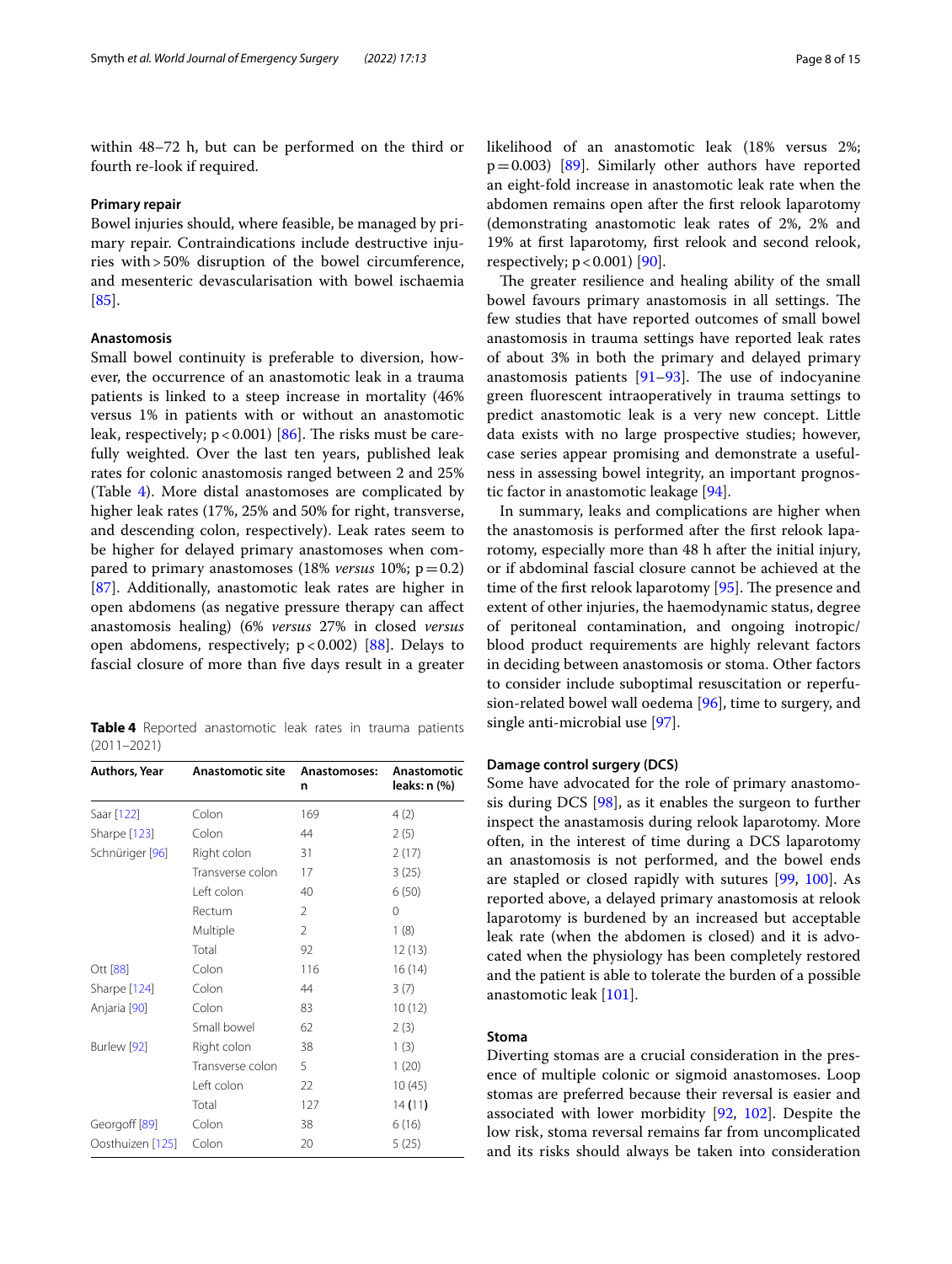[103]. End stomas and Hartmann's procedures are however safe when used to manage colon injuries. They should be highly considered in patients at high risk for a leak or leak-related morbidity [104, 105].

## **Recommendations**

- 22. Primary repair of small bowel injuries is preferred when possible. **(GRADE: High)**
- 23. Primary anastomosis of colon injuries is safe in a subgroup of patients selected based on physiology, concomitant injuries, and resilience to a possible anastomotic leak. **(GRADE: Moderate)**
- 24. Diverting stomas remain a safe option and are recommended in high-risk patients with high-risk colon anastomoses. **(GRADE: Moderate)**
- 25. The risk of anastomotic leak following DCS increases with: **(GRADE: Moderate)**
	- a. Time from initial surgery
	- b. Ongoing transfusion requirements, ongoing inotropic support, tissue oedema and intraabdominal sepsis
	- c. Time to abdominal fascia closure

## **Hand sawn versus staple anastomosis in bowel injuries**

Emergency surgery particularly in the setting of trauma, difers from elective surgery in terms of pathology, perioperative physiology, and general management principles. There is particular concern that oedematous bowel (following splanchnic hypoperfusion and subsequent reperfusion in addition to the infammatory host response) is less suited to staples rather than handsewn anastomosis [106]. The literature does not support the general feeling that trauma patients with bowel injuries requiring anastomosis who are managed with stapling have a higher rate of complications than those treated with a handsewn anastomosis. Some highlight increased bleeding complications when stapled, this is an observation not well reported in the literature. Although researchers have tried to address this hypothesis with cohort studies, no defnitive RCT has been produced so far. Table 5 highlights the main fndings of the few studies identifed over the last two decades in the English literature. A multicentre prospective analysis of 207 patients with penetrating colonic injury found no diference in leak rates or abscess formation between the two methods of colonic anastomosis (6.3% in the stapled group and 7.8% in the handsewn group,  $p=0.69$ ) [107]. However, the Western Trauma Association conducted a multicentre retrospective cohort study of 199 trauma patients from five level 1 trauma centres, reported stapled anastomosis to be associated with a higher leak rate and abscess formation compared to the handsewn technique (4% in stapled group and 0% in the handsewn group,  $p=0.04$ ) [108]. Finally, Witzke [109] reported no leaks after 254 small bowel resections and anastomosis irrespective of the technique (supporting the well-known resilience of this organ) [91– 93. The difference in the anastomotic leak rate between the two techniques in the trauma patients is small or non-existent. Similar diferences exist between singleand double-layer suturing techniques [110].

These findings mimic those on (non-trauma) emergency surgery patients. Even in this group of patients, despite a larger number of studies and one RCT, no consistent outcome advantage exists among the two different techniques exists. An RCT of 201 patients undergoing emergent bowel resection compared the two techniques and showed minimal, and not statistically signifcant diferences, diferences in leak rates (6.6% versus 5.2%) [111]. A retrospective cohort study of 231 similar patients reported a higher anastomotic failure rate with stapled technique compared than handsewn (15% versus 6.1%,  $p=0.03$ ) [112]. Clinically irrelevant longer operating times in the handsewn anastomosis group were also shown (205 versus 193 min,  $p=0.02$ ). More recently, a multicentre prospective study sponsored by the American Association for the Surgery of Trauma on 595 patients and 649 bowel anastomoses for (non-trauma) emergent bowel resection (253 handsewn and 396 stapled) was completed. They reported a higher but not statistically signifcant leak rate in handsewn group (15.4%

#### **Table 5** Leak rates following handsewn or stapled anastomosis in trauma patients

| Study             | Anastomosis in trauma<br>patients (n) | Location/mechanism        | Leak (n)/handsewn<br>$(n)$ $(%$ | Leak (n)/stapled<br>$(n)$ $(%$ |      |
|-------------------|---------------------------------------|---------------------------|---------------------------------|--------------------------------|------|
| Brundage [108]    | 289                                   | SB and colon /BAT and PAT | 0/114(0)                        | 7/175(4)                       | 0.04 |
| Demetriades [107] | 207                                   | Colon/PAT                 | 11/128 (8%)                     | 4/79(6%)                       | 0.3  |
| Witzke [109]      | 254                                   | SB/BAT and PAT            | 0/145                           | 0/79                           | ns   |
| Kirkpatrick [106] | 127                                   | <b>SB</b>                 | 1/38                            | 3/64                           | ns   |

*BAT* blunt abdominal trauma, *PT* penetrating abdominal trauma, *SB* small bowel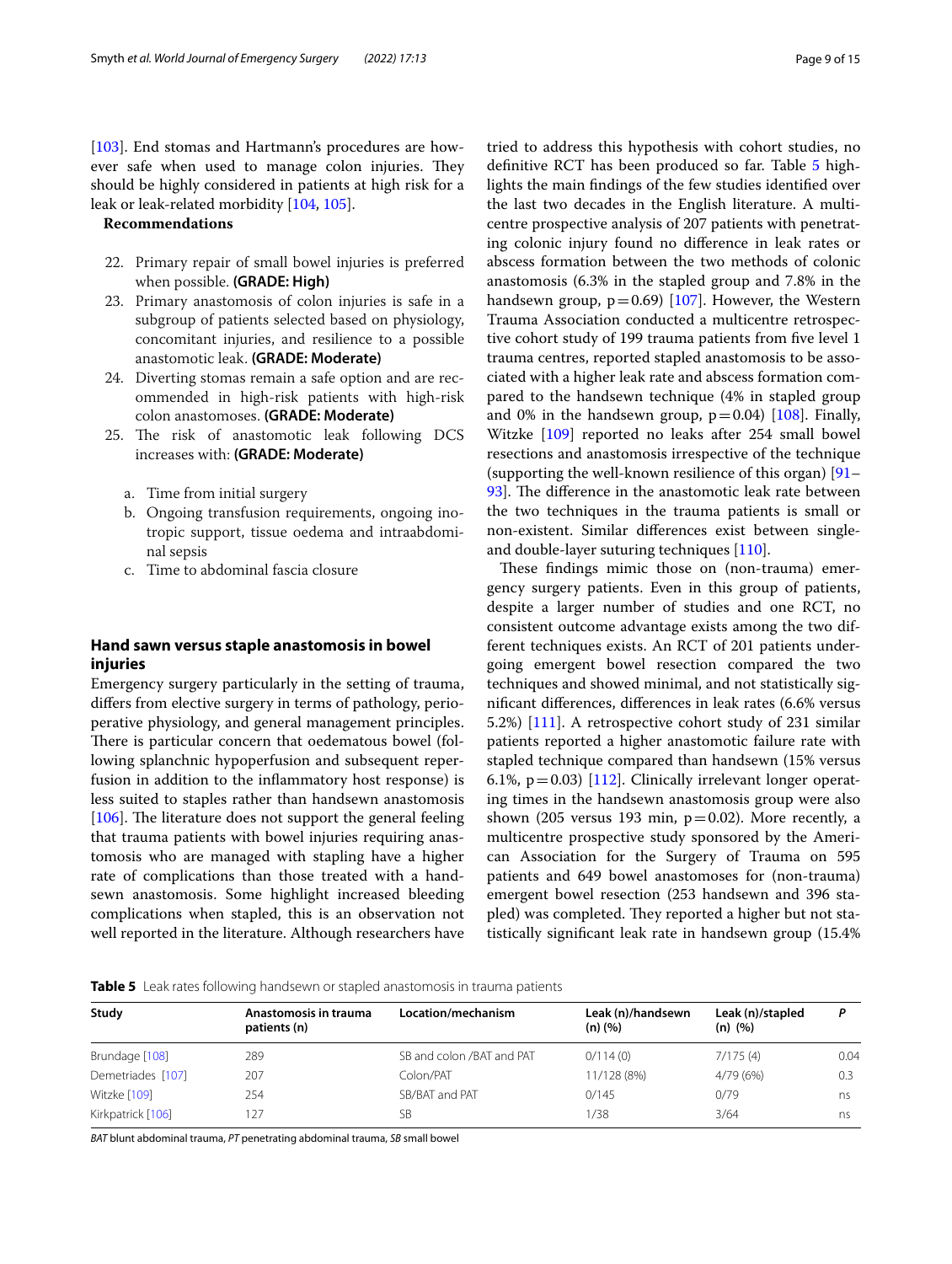handsewn versus 10.6% stapled group,  $p=0.07$ ). The operative time was equivalent (165 versus 152 min for handsewn versus stapled group, respectively)  $[113]$ . The anastomotic leakage rates may have been irregularly high, as more patients received anastomosis involving large bowel to large bowel, which tends to have higher leakage rates when compared to small bowel  $[113]$ . Finally, a systematic review and meta-analysis of 1120 emergency general surgery patients from 7 studies (5 trauma studies, 2 emergency general surgery studies) showed, using the random efects model, no diferences between the handsewn and stapled groups in anastomotic failure, abscess formation, fstula, duration of hospital stays, or mortality between these groups [110].

Patient selection and operator surgical skills bias all retrospective studies, which cannot be corrected even by the most advanced statistical methods. It is highly likely that the most senior surgeon treats the most unwell patients, who in general will tend to perform a handsewn anastomosis. It will be interesting to observe outcomes in the decade to come, now that even the senior surgeon cohort "has grown up with staples in their hands". Again, a multicentre RCT would be an ideal tool to overcome these biases and address these controversies. Meanwhile, surgeons will continue to be guided by their insight and previous experience rather than prescriptive recommendations.

## **Recommendations**

- 26. There is a lack of evidence to demonstrate the superiority of anastomotic techniques following a bowel resection in trauma patients. **(GRADE: High)**
- 27. The decision to perform either a handsewn or stapled bowel anastomosis in the setting of emergency trauma laparotomy should be individualised to the patient's condition and the surgeon's technical abilities. **(GRADE: Moderate)**

#### **Missed bowel injury: management and outcome**

The diagnosis of small bowel and colonic injuries, particularly in blunt trauma, can be challenging, and a delay in diagnosis can be catastrophic, with a steep increase in morbidity and mortality. Small bowel and colonic full-thickness injuries may take a longer time to produce signifcant signs and symptoms due to the relatively neutral pH of small bowel content and the retroperitoneal position of portions of the duodenum and colon which could hinder the development of classic peritonitis. To compound the difficulties, clinical examination of multisystem trauma patients is unreliable due to distracting injuries, pain medications, sedation and/or a comatose state [106, 114]. Furthermore, NOM of solid organ injury is routinely done nowadays, which is linked to delays in diagnosis of bowel injury. Given this scenario, serial physical examinations, serial CT scans and a high index of suspicion have become crucial to avoid missing hollow viscus injuries [115].

A retrospective cohort study of 52 patients with delayed bowel repair of more than 24 h showed no signifcant diference in hospital and ICU length of stay, morbidity, and mortality (but an association with bowel resection rather than primary repair was found in the delayed group) [115]. Similarly, on 90 trauma patients with small bowel injuries, a delay to surgery of more than 6 h did not lead to a statistically signifcant diference in morbidity (51.6% and 53.6%,  $p = 0.29$ ) and mortality (16.1% and 28.6%,  $p = 0.28$ ) [116].

Larger studies, instead, have shown delays to surgical treatment to be associated with increased morbidity and mortality. A multicentre cohort study of 198 patients with small bowel injuries following blunt trauma reported a statistically signifcant correlation between mortality rates and increasing time interval to surgical intervention (2%, 9%, 17%, and 31% for time-to-surgery groups of  $< 8$ , 8–16, 16–24 and  $> 24$  h, respectively;  $p=0.009$  [117]. Similarly, in a cohort of 195 blunt trauma patients with hollow viscus injury, a delay of more than 5 h between admission and laparotomy was linked to an increased risk of mortality [118]. One more cohort of 62 blunt trauma patients with bowel injury showed an association between a delay of more than 8 h to surgical treatment and higher rates of serious complications (27% vs 61%;  $p < 0.01$ ) and sepsis (16% vs 28%;  $p = 0.03$ ) [1]. The findings of these studies highlight the importance of prompt decision making in all trauma situations, whether a patient arrives immediately to hospital following injury or there is a delay to presentation. These controversial findings and the lack of larger studies have resulted in a recent metaanalysis against an association between delay to bowel injury repair and increased mortality [5]. Many of the above-mentioned studies do not exclude severe traumatic brain injury patients (in whom bowel injuries are often missed). It is plausible that some of the mortalities were associated to brain injury rather the delay to surgery itself.

Mesenteric injury is a potentially life-threatening injury following blunt abdominal trauma and can result in severe haemorrhage and/or bowel ischemia. The clinical presentation is the direct consequence of progressive ischemia from a mesenteric tear or hematoma and varies from mucosal ulceration, strictures, obstruction, and ultimately perforation. Occasionally these can remain subclinical upon presentation following a delayed period ranging from two weeks to three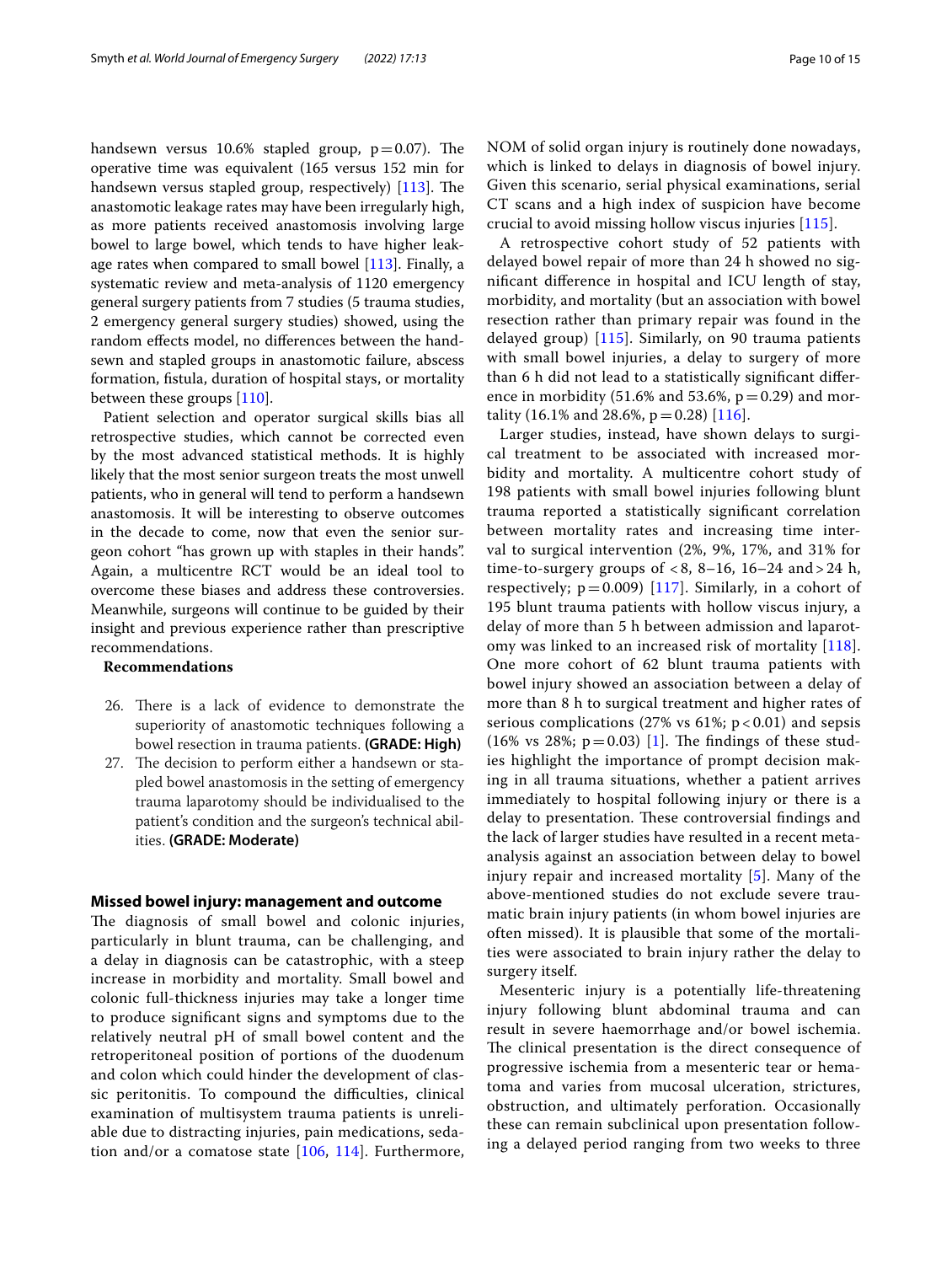months. Therefore, patients at risk of such injuries need to be followed-up closely for several weeks [119–121].

## **Recommendations**

- 28. In the context of blunt abdominal trauma with or without solid organ injury, bowel injuries are often missed. A high index of suspicion is required. **(GRADE: High)**
- 29. Delay in the diagnosis of bowel injury is linked to increased morbidity and mortality. **(GRADE: Moderate)**
- 30. Long-term follow-up of patients with blunt abdominal trauma is required to identify the sequelae of mesenteric injuries. **(GRADE: Low)**

## **Conclusion**

Several knowledge gaps in the literature have been identifed and highlighted by this collaborative attempt to guide clinicians with evidence-based recommendations. A summary table of the recommendations can be found below (Table  $6$ ). The importance and utility of these recommendations will be demonstrated through clinical practice in coming years. With the gaps identifed in the literature, we envision a collaborative efort to assess anastomosis techniques with a multicentre RCT, validate the CT fndings of bowel injury in trauma in prospective multicentre studies, and refne nonoperative management requirements for penetrating abdominal trauma. Future research should focus on minimizing missed bowel injuries, combining clinician awareness and improved understanding of the utility of biomarkers in a trauma setting.

#### **Abbreviations**

BAT: Blunt abdominal trauma; PAT: Penetrating abdominal trauma; SB: Small bowel; CT: Computed tomography; DPL: Diagnostic peritoneal lavage; DCS: Damage control surgery; FAST: Focused Assessment with Sonography for Trauma; LWE: Local wound exploration; MVA: Motor Vehicle Accident; NOM: Non-operative management; qSOFA: Quick sequential organ failure assessment; WCC: White cell count.

#### **Authors' contributions**

Each of the author's which contributed to this paper are listed above. As able, they are listed in order of their contributions. All authors read and approved the fnal manuscript.

#### **Funding**

The authors of this paper received no funding for its creation.

#### **Availability of data and materials**

All data was obtained through focused literature searches involving both Medline and PubMed online databases. No new data was obtained in the creation of this paper.

#### **Declarations**

#### **Consent for publication**

No consent was required as there were no active participants. All authors are aware of this paper's submission.

#### **Competing interests**

All authors of this paper declare no competing interests creating this paper.

Received: 31 December 2021 Accepted: 26 January 2022 Published online: 04 March 2022

#### **References**

- 1. Bonomi AM, et al. Traumatic hollow viscus and mesenteric injury: role of CT and potential diagnostic–therapeutic algorithm. Updat Surg. 2021;73(2):703–10.
- 2. Medicine OCfEB. Levels of evidence. 2009. http://www.cebm.net/ oxford-centre-evidence-based-medicine-levels-evidence-march-2009/.
- 3. Clarke JR, et al. Time to laparotomy for intra-abdominal bleeding from trauma does afect survival for delays up to 90 minutes. J Trauma. 2002;52(3):420–5.
- 4. Branney SW, et al. Quantitative sensitivity of ultrasound in detecting free intraperitoneal fuid. J Trauma. 1995;39(2):375–80.
- 5. Harmston C, Ward JBM, Patel A. Clinical outcomes and efect of delayed intervention in patients with hollow viscus injury due to blunt abdominal trauma: a systematic review. Eur J Trauma Emerg Surg. 2018;44(3):369–76.
- 6. Martin MJ, et al. Evaluation and management of abdominal stab wounds: A Western Trauma Association critical decisions algorithm. J Trauma Acute Care Surg. 2018;85(5):1007–15.
- 7. Hefny AF, Abu-Zidan FM. Sonographic diagnosis of intraperitoneal free air. J Emerg Trauma Shock. 2011;4(4):511–3.
- 8. Lawson CM, et al. Missed injuries in the era of the trauma scan. J Trauma. 2011;70(2):452–6 (**discussion 456–8**).
- 9. Elbanna KY, et al. Delayed manifestations of abdominal trauma: followup abdominopelvic CT in posttraumatic patients. Abdom Radiol (NY). 2018;43(7):1642–55.
- 10. Stassen NA. Abdominal seat belt marks in the era of focused abdominal sonography for trauma. Arch Surg. 2002;137(6):718.
- 11. Garrett JW, Braunstein PW. The seat belt syndrome. J Trauma. 1962;2:220–38.
- 12. Abbas AK, Hefny AF, Abu-Zidan FM. Seatbelts and road traffic collision injuries. World J Emerg Surg. 2011;6(1):18.
- 13. Vailas MG, et al. Seatbelt sign in a case of blunt abdominal trauma; what lies beneath it? BMC Surg. 2015;15:121.
- 14. Biswas S, et al. Abdominal injury patterns in patients with seatbelt signs requiring laparotomy. J Emerg Trauma Shock. 2014;7(4):295–300.
- 15. Delaplain PT, et al. The use of computed tomography imaging for abdominal seatbelt sign: a single-center, prospective evaluation. Injury. 2020;51(1):26–31.
- 16. Biyyam DR, et al. CT findings of pediatric handlebar injuries. Radiographics. 2020;40(3):815–26.
- 17. Maier M, et al. Serum procalcitonin levels in patients with multiple injuries including visceral trauma. J Trauma. 2009;66(1):243–9.
- 18. Meisner M, Adina H, Schmidt J. Correlation of procalcitonin and C-reactive protein to infammation, complications, and outcome during the intensive care unit course of multiple-trauma patients. Crit Care. 2006;10(1):R1.
- 19. Xiao Z, et al. Infammatory mediators in intra-abdominal sepsis or injury—a scoping review. Crit Care. 2015;19(1):373.
- 20. Benov A, et al. Evaluation of sepsis using compensatory reserve measurement: a prospective clinical trial. J Trauma Acute Care Surg. 2020;89(2S Suppl 2):S153–60.
- 21. Reintam Blaser A, et al. Enteral feeding intolerance: updates in definitions and pathophysiology. Nutr Clin Pract. 2021;36(1):40–9.
- 22. Iaselli F, et al. Bowel and mesenteric injuries from blunt abdominal trauma: a review. Radiol Med (Torino). 2015;120(1):21–32.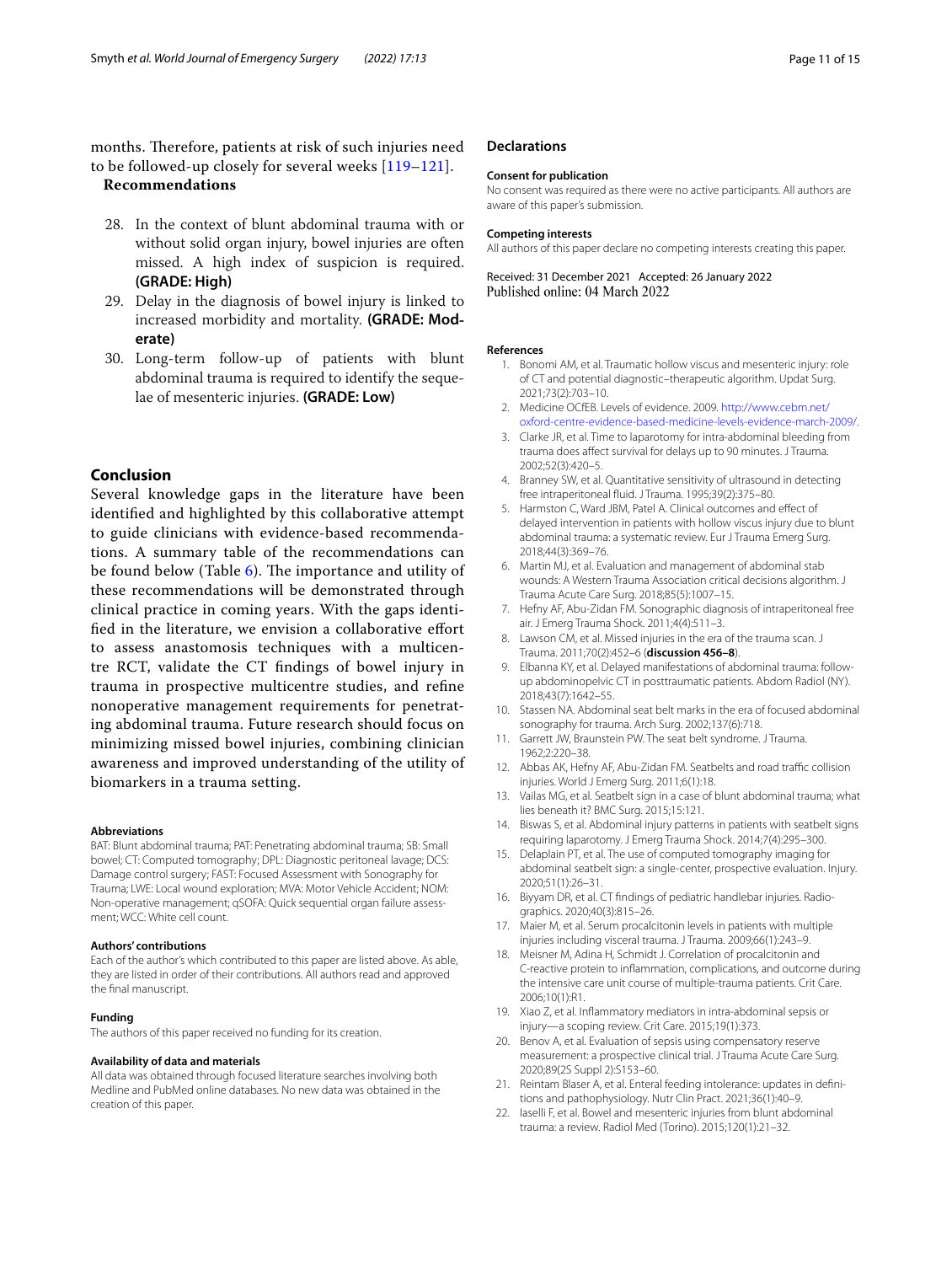## **Table 6** Summary of recommendations

| Recommendation                                                                                                                                                                                                                                                                                                                                                                      | Grade    |
|-------------------------------------------------------------------------------------------------------------------------------------------------------------------------------------------------------------------------------------------------------------------------------------------------------------------------------------------------------------------------------------|----------|
| Management of the awake and oriented blunt abdominal trauma patient starts with the primary survey, E-FAST, physical examination and<br>the secondary survey, blood chemistry, vital signs followed by contrast-enhanced abdominal CT                                                                                                                                               | High     |
| The presence of a seatbelt sign should prompt a CT scan and a high index of suspicion for bowel injury                                                                                                                                                                                                                                                                              | High     |
| Patients with high-risk mechanisms (i.e. handlebar, seatbelt sign) and non-specific CT findings should be admitted for observation including<br>serial clinical examination                                                                                                                                                                                                         | Moderate |
| In patients not clinically evaluable, the diagnosis of hollow viscus injuries relies on injury pattern, vital signs, inflammatory markers trends<br>and follow-up CT                                                                                                                                                                                                                | Moderate |
| In selected cases a repeat CT might be considered. Patients with equivocal signs on initial CT scan should be re-imaged after 6 h. Patients<br>that demonstrate evolving clinical signs suspicious for bowel injury, re-imaging should be considered                                                                                                                                | High     |
| Although highly sensitive, serum procalcitonin and CRP are not necessarily specific and as supportive biomarkers will help to exclude bowel<br>injuries; but if too heavily relied upon, may lead to nontherapeutic laparotomy, or missed bowel injury                                                                                                                              | Moderate |
| The presence of highly specific CT findings such as extraluminal air, extraluminal oral contrast, or bowel-wall defects warrants prompt surgi-<br>cal exploration                                                                                                                                                                                                                   | Moderate |
| The presence of highly sensitive CT findings such as free fluid in the absence of solid organ injury, abnormal enhancement of bowel wall,<br>and mesenteric stranding can be used as an adjunct to the clinical picture but should not solely determine management                                                                                                                  | Moderate |
| Scoring systems that include radiologic, biochemical, and clinical signs can guide management in difficult scenarios                                                                                                                                                                                                                                                                | Moderate |
| A repeat CT scan can be considered in patients with high-risk mechanisms without peritoneal signs and subtle signs on initial CT of bowel<br>injury who do not show clinical improvement or are not clinically evaluable                                                                                                                                                            | Moderate |
| NOM can be performed at specialised centres in patients with penetrating abdominal trauma provided that the patient is haemodynami-<br>cally compensated and cooperative. NOM might be more suitable for stab wounds vs GSW                                                                                                                                                         | Moderate |
| When CT does not identify hard signs of bowel injury, LWE or screening laparoscopy to investigate for peritoneal violation will guide toward<br>a laparotomy or NOM. Patients without peritoneal violation can be safely discharged                                                                                                                                                 | Moderate |
| NOM requires at least 48 h of serial clinical examinations, performed by consistent specialists or consultants, vital sign monitoring, and serial<br>inflammatory markers testing                                                                                                                                                                                                   | Moderate |
| Following penetrating trauma, highly specific CT findings for bowel injury following penetrating trauma include extraluminal air, extralumi-<br>nal contrast, bowel-wall defects and metallic fragments within the intestinal wall or lumen                                                                                                                                         | Moderate |
| Following penetrating trauma, highly sensitive CT findings for bowel injury following penetrating trauma include free fluid in the absence<br>of solid organ injury, abnormal enhancement of bowel wall and mesenteric stranding. These can be used as an adjunct in the clinical pic-<br>ture but should not solely determine management                                           | Moderate |
| IV contrast-enhancing CT scan has equal sensitivity to triple contrast in detecting bowel injury and is favourable in time-sensitive trauma<br>situations                                                                                                                                                                                                                           | Low      |
| Serial clinical examinations are complementary to CT in quiding surgical management in trauma centres that practice the NOM approach<br>in penetrating abdominal trauma                                                                                                                                                                                                             | Moderate |
| Diagnostic peritoneal lavage has a limited role. It can be used as an adjunct to a negative laparoscopy to definitively exclude bowel injury,<br>particularly in conjunction with the use of biomarkers                                                                                                                                                                             | Moderate |
| Diagnostic laparoscopy can be used in haemodynamically compensated patients with highly sensitive findings of bowel injury on CT                                                                                                                                                                                                                                                    | Moderate |
| In penetrating trauma, local wound exploration is used to confirm peritoneal breaching. When positive, serial clinical examinations should<br>follow, where there is clinical suspicion for bowel injury a diagnostic/therapeutic laparoscopy or laparotomy is warranted. Conversion to<br>laparotomy is always possible and highly recommended if any doubts or difficulties arise | Moderate |
| Based on the surgeon experience and logistics of the trauma centre, bowel injuries identified during diagnostic laparoscopy can be treated<br>laparoscopically                                                                                                                                                                                                                      | Moderate |
| Primary repair of small bowel injuries is preferred when possible                                                                                                                                                                                                                                                                                                                   | High     |
| Primary anastomosis of colon injuries is safe in a subgroup of patients selected based on physiology, concomitant injuries, and resilience to<br>a possible anastomotic leak                                                                                                                                                                                                        | Moderate |
| Diverting stomas remain a safe option and are recommended in high-risk patients with high-risk colon anastomoses                                                                                                                                                                                                                                                                    | Moderate |
| The risk of anastomotic leak following DCS increases with:                                                                                                                                                                                                                                                                                                                          | Moderate |
| Time from initial surgery<br>Ongoing transfusion requirements, ongoing inotropic support, tissue oedema and intraabdominal sepsis<br>Time to abdominal fascia closure                                                                                                                                                                                                               |          |
| There is a lack of evidence to demonstrate the superiority of anastomotic techniques following a bowel resection in trauma patients                                                                                                                                                                                                                                                 | High     |
| The decision to perform either a handsewn or stapled bowel anastomosis in the setting of emergency trauma laparotomy should be indi-<br>vidualised to the patient's condition and the surgeon's technical abilities                                                                                                                                                                 | Moderate |
| In the context of blunt abdominal trauma with or without solid organ injury, bowel injuries are often missed. A high indexed of suspicion is<br>required                                                                                                                                                                                                                            | High     |
| Delay in the diagnosis of bowel injury is linked to increased morbidity and mortality                                                                                                                                                                                                                                                                                               | Moderate |
| Long-term follow-up of patients with blunt abdominal trauma is required to identify the sequelae of mesenteric injuries                                                                                                                                                                                                                                                             | Low      |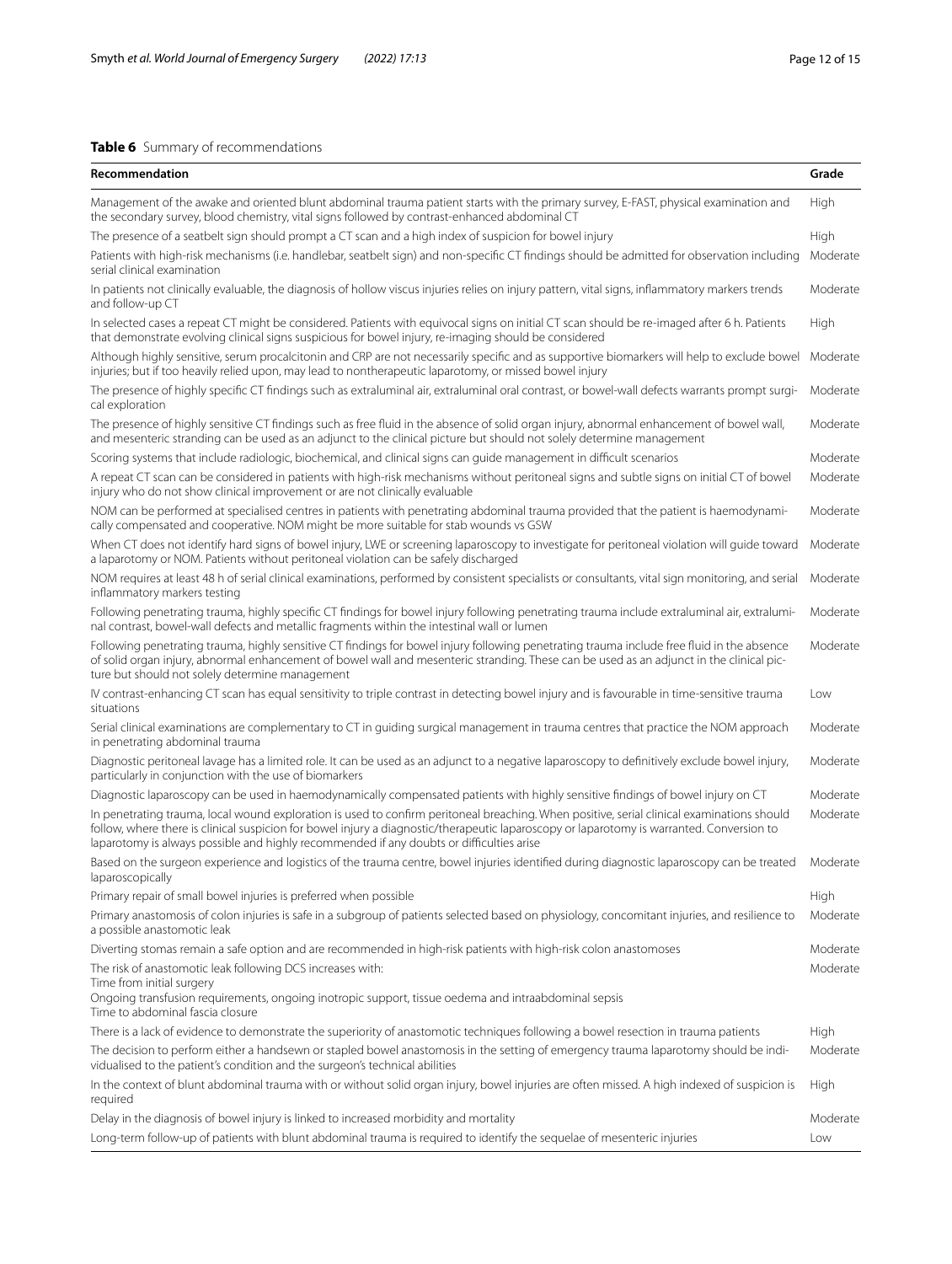- 23. Xu L, et al. Identifcation of risk factors for enteral feeding intolerance screening in critically ill patients. Saudi Med J. 2017;38(8):816–25.
- 24. Virani FR, et al. Incidence and effects of feeding intolerance in trauma patients. J Parenter Enter Nutr. 2019;43(6):742–9.
- 25. Kirkpatrick AW, et al. Hand-held thoracic sonography for detecting post-traumatic pneumothoraces: the Extended Focused Assessment with Sonography for Trauma (EFAST). J Trauma. 2004;57(2):288–95.
- 26. Firetto MC, et al. Blunt bowel and mesenteric trauma: role of clinical signs along with CT fndings in patients' management. Emerg Radiol. 2018;25(5):461–7.
- 27. Shi YB, et al. Diagnosis of bowel and mesenteric blunt trauma with multidetector CT. Eur Rev Med Pharmacol Sci. 2015;19(9):1589–94.
- 28. Yu J, et al. Blunt bowel and mesenteric injury: MDCT diagnosis. Abdom Imaging. 2011;36(1):50–61.
- 29. Abdel-Aziz H, Dunham CM. Efectiveness of computed tomography scanning to detect blunt bowel and mesenteric injuries requiring surgical intervention: a systematic literature review. Am J Surg. 2019;218(1):201–10.
- 30. Young K, et al. In the modern era of CT, do blunt trauma patients with markers for blunt bowel or mesenteric injury still require exploratory laparotomy? Am Surg. 2017;83(7):722–7.
- 31. Kong VY, et al. Isolated free intra-abdominal fuid on CT in blunt trauma: the continued diagnostic dilemma. Chin J Traumatol. 2015;18(6):357–9.
- 32. Lannes F, et al. Value of early repeated abdominal CT in selective nonoperative management for blunt bowel and mesenteric injury. Eur Radiol. 2019;29(11):5932–40.
- 33. Kuo W-Y, et al. Will computed tomography (CT) miss something? The characteristics and pitfalls of torso CT in evaluating patients with blunt solid organ trauma. Turk J Trauma Emerg Surg TJTES. 2011;17(3):215–9.
- 34. Steenburg SD, et al. Multi-detector CT of blunt mesenteric injuries: usefulness of imaging fndings for predicting surgically signifcant bowel injuries. Abdom Imaging. 2015;40(5):1026–33.
- 35. Kokabi N, et al. Specific radiological findings of traumatic gastrointestinal tract injuries in patients with blunt chest and abdominal trauma. Can Assoc Radiol J. 2015;66(2):158–63.
- 36. Jost E, et al. Accuracy of clinical, laboratory, and computed tomography fndings for identifying hollow viscus injury in blunt trauma patients with unexplained intraperitoneal free fuid without solid organ injury. Am J Surg. 2017;213(5):874–80.
- 37. Hefny A, et al. Usefulness of free intraperitoneal air detected by CT scan in diagnosing bowel perforation in blunt trauma: experience from a community-based hospital. Injury. 2014;46:895.
- 38. Faget C, et al. Value of CT to predict surgically important bowel and/or mesenteric injury in blunt trauma: performance of a preliminary scoring system. Eur Radiol. 2015;25(12):3620–8.
- 39. McNutt MK, et al. Early surgical intervention for blunt bowel injury: the Bowel Injury Prediction Score (BIPS). J Trauma Acute Care Surg. 2015;78(1):105–11.
- 40. Wandling M, et al. Multi-center validation of the Bowel Injury Predictive Score (BIPS) for the early identifcation of need to operate in blunt bowel and mesenteric injuries. Injury. 2021;25:56.
- 41. UpToDate. Trauma mechanisms associated with a high risk of injury. 2021. https://www.uptodate.com/contents/image?imageKey=EM% 2F57293&topicKey=EM%2F6571&source=see\_link.
- 42. Brooke M, Victorino GP. Repeat computed tomography is highly sensitive in determining need for delayed exploration in blunt abdominal trauma. J Surg Res. 2017;219:116–21.
- 43. Walker ML, et al. The role of repeat computed tomography scan in the evaluation of blunt bowel injury. Am Surg. 2012;78(9):979–85.
- 44. Burla MJ, et al. An assessment of repeat computed tomography utilization in the emergency department in the setting of blunt trauma. Emerg Radiol. 2018;25(5):499–504.
- 45. Biffl WL, Leppaniemi A. Management guidelines for penetrating abdominal trauma. World J Surg. 2015;39(6):1373–80.
- 46. Como JJ, et al. Practice management quidelines for selective nonoperative management of penetrating abdominal trauma. J Trauma Acute Care Surg. 2010;68(3):721–33.
- 47. Biffl WL, et al. Management of patients with anterior abdominal stab wounds: a Western Trauma Association multicenter trial. J Trauma. 2009;66(5):1294–301.
- 48. Figueiredo S, et al. How useful are hemoglobin concentration and its variations to predict signifcant hemorrhage in the early phase of trauma? A multicentric cohort study. Ann Intensive Care. 2018;8(1):76.
- 49. Guidelines EPM. Penetrating abdominal trauma, selective nonoperative management of. 2010. https://www.east.org/mobile/pract ice-management-guideline/78.
- 50. Murry JS, et al. Selective nonoperative management of abdominal stab wounds. Am Surg. 2015;81(10):1034–8.
- 51. Lamb CM, Garner JP. Selective non-operative management of civilian gunshot wounds to the abdomen: a systematic review of the evidence. Injury. 2014;45(4):659–66.
- 52. Navsaria PH, et al. Selective nonoperative management in 1106 patients with abdominal gunshot wounds: conclusions on safety, efficacy, and the role of selective CT imaging in a prospective singlecenter study. Ann Surg. 2015;261(4):760–4.
- 53. Inaba K, et al. Prospective evaluation of the role of computed tomography in the assessment of abdominal stab wounds. JAMA Surg. 2013;148(9):810.
- 54. Menegozzo CAM, et al. "Pop in a scope": attempt to decrease the rate of unnecessary nontherapeutic laparotomies in hemodynamically stable patients with thoracoabdominal penetrating injuries. Surg Endosc. 2020;34(1):261–7.
- 55. Jawad H, et al. Single-contrast CT for detecting bowel injuries in penetrating abdominopelvic trauma. AJR Am J Roentgenol. 2018;210(4):761–5.
- 56. Melo EL, de Menezes MR, Cerri GG. Abdominal gunshot wounds: multi-detector-row CT findings compared with laparotomy: a prospective study. Emerg Radiol. 2012;19(1):35–41.
- 57. Fackler ML. Civilian gunshot wounds and ballistics: dispelling the myths. Emerg Med Clin North Am. 1998;16(1):17–28.
- 58. Root HD, et al. Diagnostic peritoneal lavage. Surgery. 1965;57:633–7.
- 59. Chereau N, et al. CT scan and Diagnostic Peritoneal Lavage: towards a better diagnosis in the area of nonoperative management of blunt abdominal trauma. Injury. 2016;47(9):2006–11.
- 60. McAnena OJ, Marx JA, Moore EE. Contributions of peritoneal lavage enzyme determinations to the management of isolated hollow visceral abdominal injuries. Ann Emerg Med. 1991;20(8):834–7.
- 61. Megison SM, Weigelt JA. The value of alkaline phosphatase in peritoneal lavage. Ann Emerg Med. 1990;19(5):503–5.
- 62. McAnena OJ, Marx JA, Moore EE. Peritoneal lavage enzyme deter‑ minations following blunt and penetrating abdominal trauma. J Trauma. 1991;31(8):1161–4.
- 63. Wang YC, et al. Hollow organ perforation in blunt abdominal trauma: the role of diagnostic peritoneal lavage. Am J Emerg Med. 2012;30(4):570–3.
- 64. Rhodes CM, Smith HL, Sidwell RA. Utility and relevance of diagnostic peritoneal lavage in trauma education. J Surg Educ. 2011;68(4):313–7.
- 65. Kumar S, et al. Comparison of diagnostic peritoneal lavage and focused assessment by sonography in trauma as an adjunct to primary survey in torso trauma: a prospective randomized clinical trial. Ulus Travma Acil Cerrahi Derg. 2014;20(2):101–6.
- 66. Lin H-F, Chen Y-D, Chen S-C. Value of diagnostic and therapeutic laparoscopy for patients with blunt abdominal trauma: a 10-year medical center experience. PLoS ONE. 2018;13(2):e0193379.
- 67. Bain K, et al. Laparoscopy in penetrating abdominal trauma is a safe and efective alternative to laparotomy. Surg Endosc. 2019;33(5):1618–25.
- 68. Shamim AA, et al. Are we doing too many non-therapeutic laparotomies in trauma? An analysis of the National Trauma Data Bank. Surg Endosc. 2020;34(9):4072–8.
- 69. Chestovich PJ, et al. Minimally invasive is maximally efective: diagnostic and therapeutic laparoscopy for penetrating abdominal injuries. J Trauma Acute Care Surg. 2015;78(6):1076–83 (**discussion 1083–5**).
- 70. O'Malley E, et al. Role of laparoscopy in penetrating abdominal trauma: a systematic review. World J Surg. 2013;37(1):113–22.
- 71. Omori H, et al. Selective application of laparoscopic intervention in the management of isolated bowel rupture in blunt abdominal trauma. J Laparoendosc Adv Surg Tech A. 2003;13(2):83–8.
- 72. Nicolau AE. Is laparoscopy still needed in blunt abdominal trauma? Chirurgia (Bucur). 2011;106(1):59–66.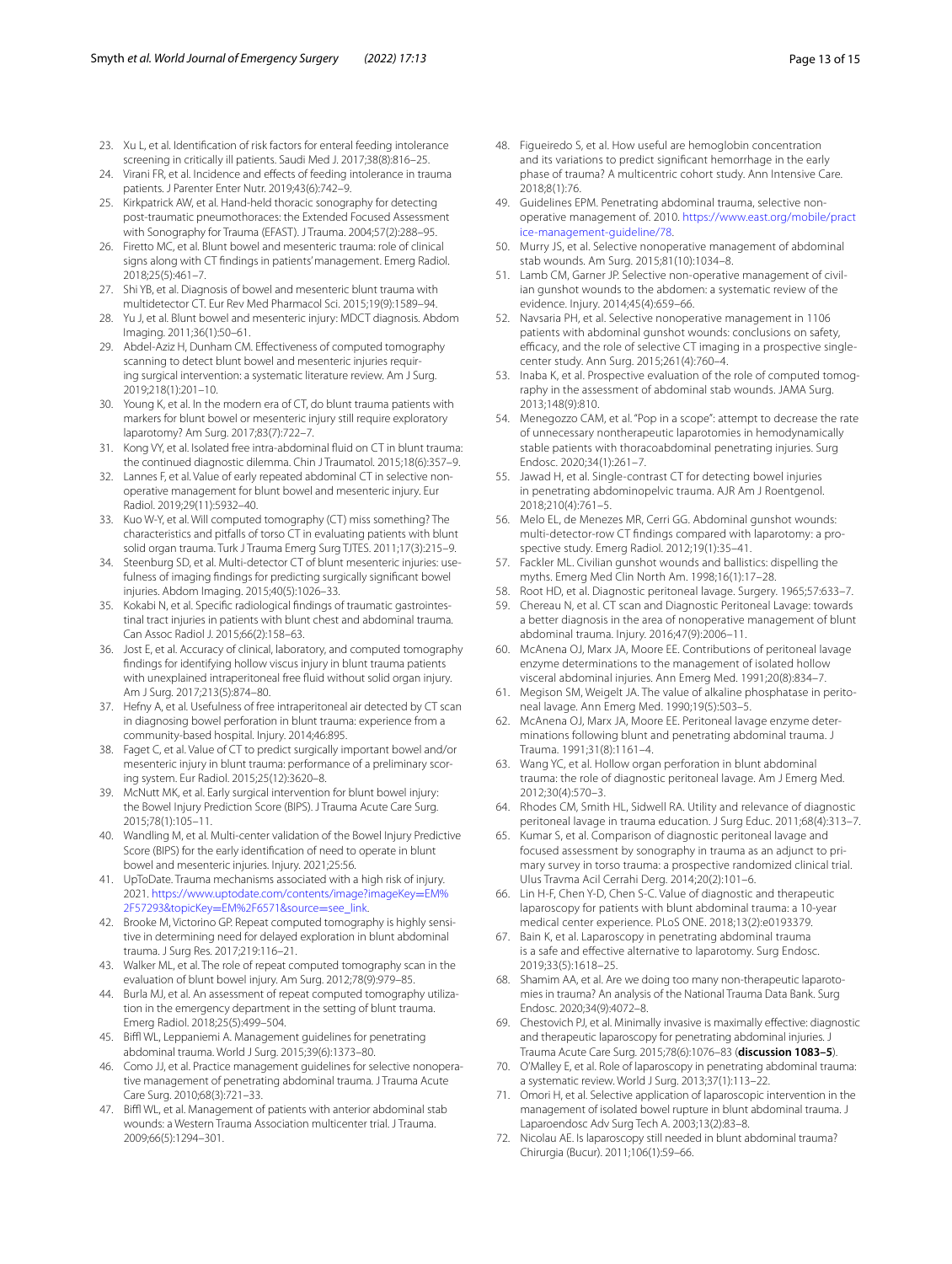- 73. Johnson JJ, et al. The use of laparoscopy in the diagnosis and treatment of blunt and penetrating abdominal injuries: 10-year experience at a level 1 trauma center. Am J Surg. 2013;205(3):317–20 (**discussion 321**).
- 74. Hajibandeh S, et al. Laparoscopy versus laparotomy for the management of penetrating abdominal trauma: a systematic review and meta-analysis. Int J Surg. 2016;34:127–36.
- 75. Birindelli A, et al. Is the minimally invasive trauma surgeon the next (r)evolution of trauma surgery? Indications and outcomes of diagnostic and therapeutic trauma laparoscopy in a level 1 trauma centre. Update Surg. 2020;72(2):503–12.
- 76. Di Saverio S, et al. Trauma laparoscopy and the six w's: why, where, who, when, what, and how? J Trauma Acute Care Surg. 2019;86(2):344–67.
- 77. Zafar SN, et al. Laparoscopic surgery for trauma: the realm of therapeutic management. Am J Surg. 2015;209(4):627–32.
- 78. Lin HF, et al. Laparoscopy decreases the laparotomy rate for hemodynamically stable patients with blunt hollow viscus and mesenteric injuries. Am J Surg. 2015;210(2):326–33.
- 79. Lim KH, et al. Laparoscopic surgery in abdominal trauma: a single center review of a 7-year experience. World J Emerg Surg. 2015;10(1):16.
- 80. Lee P-C, et al. Laparoscopy decreases the laparotomy rate in hemodynamically stable patients with blunt abdominal trauma. Surg Innov. 2013;21(2):155–65.
- 81. Justin V, Fingerhut A, Uranues S. Laparoscopy in blunt abdominal trauma: for whom? when? and why? Curr Trauma Rep. 2017;3(1):43–50.
- 82. Di Saverio S. Emergency laparoscopy: a new emerging discipline for treating abdominal emergencies attempting to minimize costs and invasiveness and maximize outcomes and patients' comfort. J Trauma Acute Care Surg. 2014;77(2):338–50.
- 83. Di Saverio S, et al. Laparoscopic adhesiolysis: not for all patients, not for all surgeons, not in all centres. Updat Surg. 2018;70(4):557–61.
- 84. Welling D, Tyler J. Historical perspectives on colorectal trauma management. Clin Colon Rectal Surg. 2018;31(01):005–10.
- 85. Yamamoto R, Muir M, Logue A. Colon trauma: evidence-based practices. Clin Colon Rectal Surg. 2018;31(01):011–6.
- 86. Mauser M, et al. Postoperative CD4 counts predict anastomotic leaks in patients with penetrating abdominal trauma. Injury. 2019;50(1):167–72.
- 87. Ordoñez CA, et al. Damage control surgical management of combined small and large bowel injuries in penetrating trauma: are ostomies still pertinent? Colomb Med. 2021;52(2):e4114425.
- 88. Ott MM, et al. Colon anastomosis after damage control laparotomy: recommendations from 174 trauma colectomies. J Trauma. 2011;70(3):595–602.
- 89. Georgoff P, et al. Colonic injuries and the damage control abdomen: does management strategy matter? J Surg Res. 2013;181(2):293–9.
- 90. Anjaria DJ, et al. Management of colonic injuries in the setting of damage-control laparotomy: one shot to get it right. J Trauma Acute Care Surg. 2014;76(3):594–8 (**discussion 598–600**).
- 91. Prakash P, Symons W, Chamieh J. Management of destructive colon injuries after damage control surgery. Clin Colon Rectal Surg. 2018;31(01):036–40.
- 92. Burlew CC, et al. Sew it up! A Western Trauma Association multi-institutional study of enteric injury management in the postinjury open abdomen. J Trauma. 2011;70(2):273–7.
- 93. Causey M, Rivadeneira D, Steele S. Historical and current trends in colon trauma. Clin Colon Rectal Surg. 2012;25(04):189–99.
- 94. Afifi I, et al. The use of Indocyanine green fluorescent in patients with abdominal trauma for better intraoperative decision-making and less bowel anastomosis leak: case series. J Surg Case Rep. 2021;2021(6):378.
- 95. Cristaudo AT, et al. Treatments and other prognostic factors in the management of the open abdomen: a systematic review. J Trauma Acute Care Surg. 2017;82(2):407–18.
- 96. Schnüriger B, et al. Crystalloids after primary colon resection and anastomosis at initial trauma laparotomy: excessive volumes are associated with anastomotic leakage. J Trauma. 2011;70(3):603–10.
- 97. Cheong JY, Keshava A. Management of colorectal trauma: a review. ANZ J Surg. 2017;87(7–8):547–53.
- 98. Biffl WL, et al. Management of colorectal injuries: a Western Trauma Association critical decisions algorithm. J Trauma Acute Care Surg. 2018;85(5):1016–20.
- 99. Demetriades D, et al. Penetrating colon injuries requiring resection: diversion or primary anastomosis? An AAST prospective multicenter study. J Trauma. 2001;50(5):765–75.
- 100. Ordoñez CA, et al. Safety of performing a delayed anastomosis during damage control laparotomy in patients with destructive colon injuries. J Trauma Inj Infect Crit Care. 2011;71(6):1512–8.
- 101. Cullinane DC, et al. Management of penetrating intraperitoneal colon injuries: a meta-analysis and practice management guideline from the Eastern Association for the Surgery of Trauma. J Trauma Acute Care Surg. 2019;86(3):505–15.
- 102. Navsaria PH, et al. Diagnostic laparoscopy and diverting sigmoid loop colostomy in the management of civilian extraperitoneal rectal gunshot injuries. Br J Surg. 2004;91(4):460–4.
- 103. Saldarriaga L, et al. Rectal damage control: when to do and not to do. Colomb Med. 2021;52(2):e4124776.
- 104. Sharpe JP, et al. Applicability of an established management algorithm for destructive colon injuries after abbreviated laparotomy: a 17-year experience. J Am Coll Surg. 2014;218(4):636–41.
- 105. Cheng V, et al. Contemporary trends and outcomes of blunt traumatic colon injuries requiring resection. J Surg Res. 2020;247:251–7.
- 106. Kirkpatrick AW, et al. Intra-abdominal complications after surgical repair of small bowel injuries: an international review. J Trauma. 2003;55(3):399–406.
- 107. Demetriades D, et al. Handsewn versus stapled anastomosis in penetrating colon injuries requiring resection: a multicenter study. J Trauma. 2002;52(1):117–21.
- 108. Brundage SI, et al. Stapled versus sutured gastrointestinal anastomoses in the trauma patient: a multicenter trial. J Trauma. 2001;51(6):1054–61.
- 109. Witzke JD, et al. Stapled versus hand sewn anastomoses in patients with small bowel injury: a changing perspective. J Trauma. 2000;49(4):660–5 (**discussion 665–6**).
- 110. Naumann DN, et al. Stapled versus handsewn intestinal anastomosis in emergency laparotomy: a systemic review and meta-analysis. Surgery. 2015;157(4):609–18.
- 111. Catena F, et al. Stapled versus hand-sewn anastomoses in emergency intestinal surgery: results of a prospective randomized study. Surg Today. 2004;34(2):123–6.
- 112. Farrah JP, et al. Stapled versus hand-sewn anastomoses in emergency general surgery: a retrospective review of outcomes in a unique patient population. J Trauma Acute Care Surg. 2013;74(5):1187–92 (**discussion 1192–4**).
- 113. Bruns BR, et al. Stapled versus hand-sewn: a prospective emergency surgery study. An American Association for the Surgery of Trauma multi-institutional study. J Trauma Acute Care Surg. 2017;82(3):435–43.
- 114. Virmani V, et al. Small-bowel and mesenteric injuries in blunt trauma of the abdomen. Can Assoc Radiol J. 2013;64(2):140–7.
- 115. Hong SY, Kim SH, Kim KH. Blunt isolated small bowel perforation intervention: does a delay in management matter? Emerg Med Int. 2020;2020:1–8.
- 116. Fraga GP, et al. Blunt abdominal trauma with small bowel injury: are isolated lesions riskier than associated lesions? Acta Cir Bras. 2008;23(2):192–7.
- 117. Fakhry SM, et al. Relatively short diagnostic delays (<8 hours) reduce morbidity and mortality in blunt small bowel injury: an analysis of time to operative intervention in 198 patients from a multicenter experience. J Trauma. 2000;48(3):408–14 (**discussion 414–5**).
- 118. Malinoski DJ, et al. A diagnostic delay of 5 hours increases the risk of death after blunt hollow viscus injury. J Trauma. 2010;69(1):84–7.
- 119. Hamidian Jahromi A, Johnson L, Youssef AM. Delayed small bowel ßperforation following blunt abdominal trauma: a case report and review of the literature. Asian J Surg. 2016;39(2):109–12.
- 120. Northcutt A, et al. Unusual late occurrence of bowel obstruction following blunt abdominal trauma. J La State Med Soc. 2011;163(6):305–7.